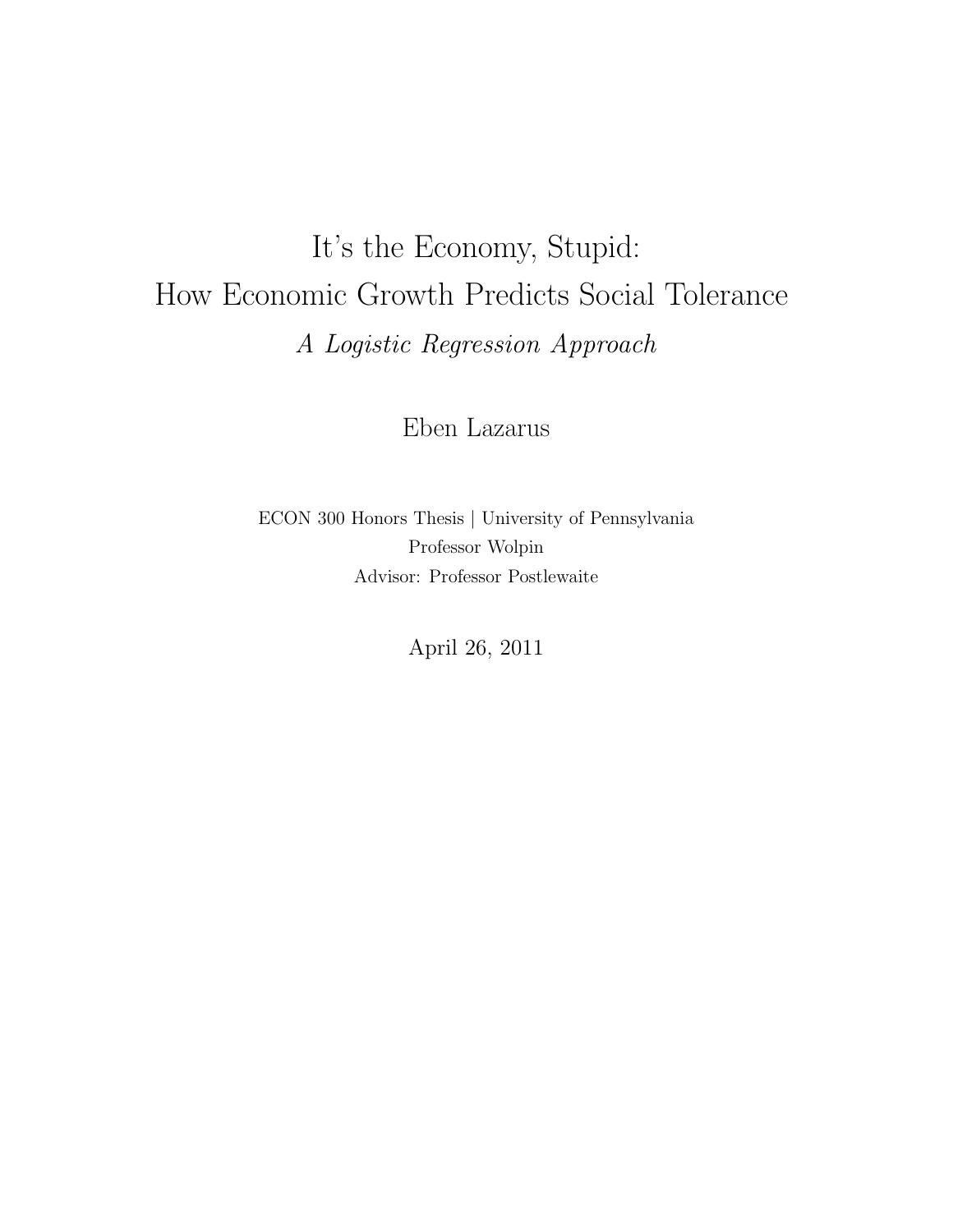## I. Introduction

Analyses of social views and their determinants have long been predominantly confined to the realms of sociology and psychology. With a few notable exceptions, these fields tend to treat social views as independent of the current state of the economy, and accordingly, news coverage and popular opinion tend to assume this dichotomy as well; elections in the United States, for example, are commonly categorized as either referenda on the state of the economy, or on social views, but not both. Recent literature in political science has begun to dispel this idea as it pertains to elections (see, for example, Hibbs, 2000), but only a small body of research has examined the link between the state of the economy in the short term and more general social issues.

This paper aims to conduct such research. More specifically, I attempt to analyze and characterize the relationship between social tolerance and short-term fluctuations in economic growth. This paper focuses mainly on tolerance toward immigrants in the United States, and whether this tolerance increases in times of high economic growth and decreases when the economy is stagnating.<sup>1</sup> This might seem somewhat intuitive, as immigration is certainly an issue that cannot be divorced entirely from the economy. But this intuitiveness allows this possible phenomenon to be modeled in a utility-maximization framework, which is useful in attempting to understand the mechanism by which tolerance might increase with growth. Further, the subject of tolerance toward immigration is inherently interesting in that there is widespread consensus among experts that increased immigration helps advanced economies,<sup>2</sup> but popular opinion tends not to reflect this.<sup>3</sup> Thus an analysis of the reasons for much of the popular intolerance of immigration is useful in explaining this dynamic between expert opinion and popular opinion, which does not exist for social issues that are simply a matter of personal preference. I do, however, conduct a secondary analysis on the interplay between growth and tolerance for abortion – which is not an issue inherently related to the economy – in order to more fully assess the hypothesized relationship between growth and tolerance.

I focus on the short term because news coverage and policymaking both often respond to de-

<sup>&</sup>lt;sup>1</sup>"Tolerance" is a loaded word in referring to the subject of immigration; some would dispute that being nonaccepting of immigrants should constitute intolerance, since those non-accepting individuals might, for example, be competing with immigrants for jobs. I still, however, wish to term this anti-immigration sentiment "intolerance," as this sentiment implies that immigrants should not have the opportunity for social mobility, that they are lesser citizens of the world, and that they should not be allowed to step foot on American soil, all because of where they happened to be born. I would classify this as intolerance, regardless of its motivation, while others might not. But regardless of the semantics of the situation, it is still a worthwhile question to ask whether growth predicts anti-immigrant sentiment. Those who are not disposed to accept the term "tolerance" in this context may simply consider this an analysis of whether growth predicts social liberalism.

<sup>&</sup>lt;sup>2</sup>A broad survey of economists as reported in Simon (1989), for example, showed that precisely 0 percent of surveyed economists believed that immigration has had unfavorable effects on the U.S. economy, and 93% believed that the immigration level should stay the same or be increased.

<sup>&</sup>lt;sup>3</sup>It is, of course, possible that the economists in favor of immigration are considering it in terms of aggregate production, while public opinion is more unfavorable of immigration because as individuals, they might be less likely to find employment given increased immigration. This possibility will be much more fully discussed in Section III.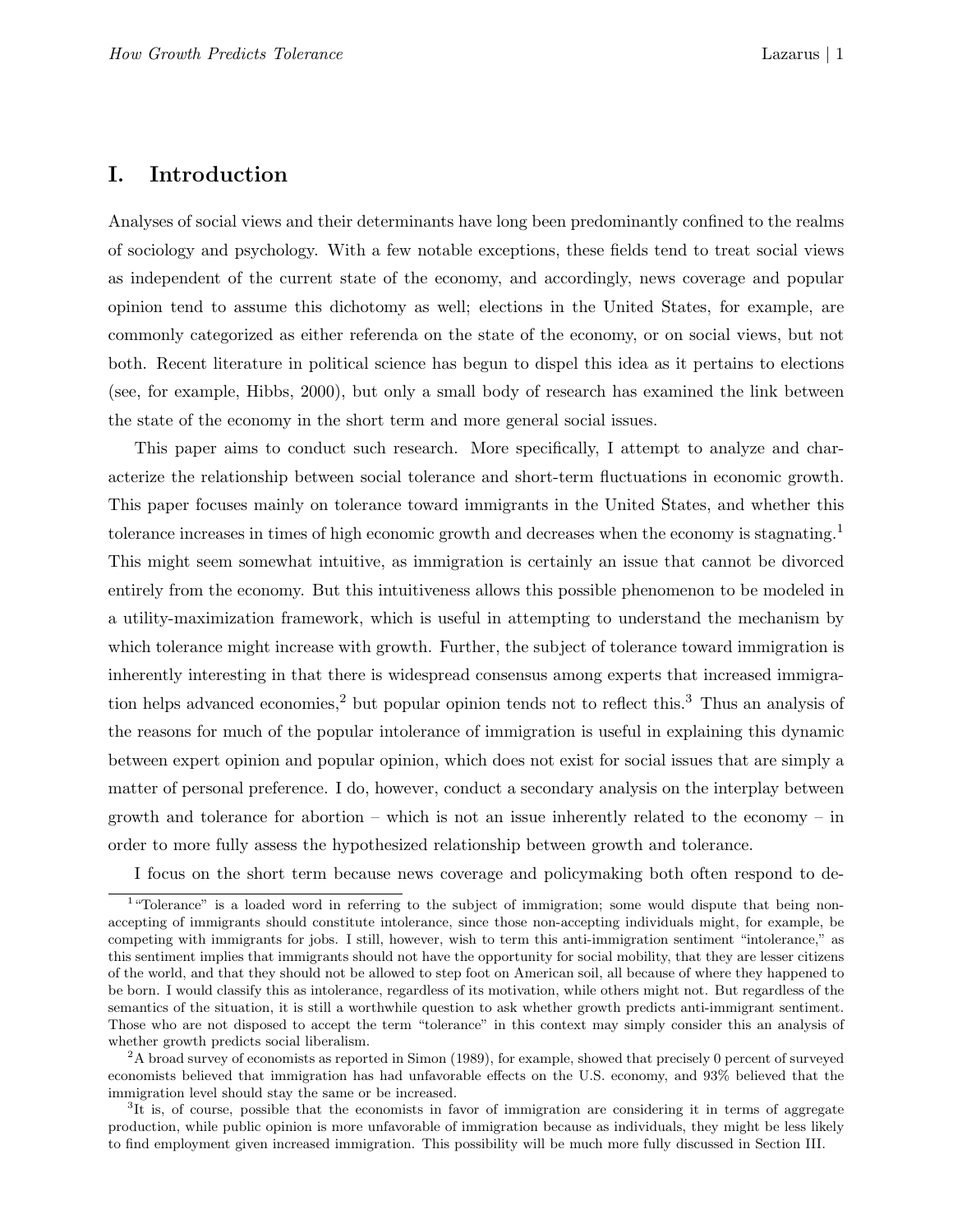velopments on this shorter timeframe.<sup>4</sup> A significant positive relationship between tolerance and short-term growth would reveal that these short-term dynamics are likely not a reflection of permanent changes in social policy preferences, and news coverage and policymaking would in an ideal world reflect this.

My analysis begins in Section III, in which I propose two alternative theoretical models that would explain the hypothesized relationship between growth and tolerance for immigration. I then present my data and method of analysis in Sections IV and V, respectively, and I present and discuss my results in Section VI. Before my own analysis, however, I begin by conducting a review of the relevant literature, with a focus on papers examining the effects of economic growth.

## II. Literature Review

Though the effect of economic growth on social tolerance is a relatively recent question without much relevant literature, the more general effects of growth have long been debated, both in quantitative and philosophical realms of discussion. An examination of this literature is useful in contextualizing the subsequent analysis of the issue at hand in this paper, as regards both the proposed theoretical model and quantitative analysis.

I begin the review by examining the set of literature that contends, from a philosophical point of view, that economic growth has negative social consequences. Becchetti et al. (2007) detail the extensive history of this viewpoint, which often bears a moral message; growth, it is hypothesized, leads to materialism at the expense of social rectitude, and thus past a certain point it must be a negative influence on society from the standpoint of morals such as tolerance.

This "negative effects" hypothesis is perhaps best represented in the modern era by economist Fred Hirsch's *The Social Limits to Growth* (1976), which gives a more nuanced take on this classic assertion. Hirsch's book introduces the idea of a "positional good," a rival good whose value is largely attributable to its favorable comparison with substitute goods.<sup>5</sup>

Attempts to attain positional goods lead to zero-sum games, since there must necessarily be losers in a game in which all that matters is relative status. And if economic growth leads a country's populace to desire only positional goods, then few gains can be made from further growth, as this growth simply leads to these zero-sum games. As such, he states, increasing prosperity does not bear positive dividends for society's well-being or cohesion; it simply drives people into material competition with one another, which leads to a fundamentally unsated society bent on "conspicuous consumption" at the expense of others. These assertions are not backed with any quantitative analysis.

<sup>4</sup>See, for example, the Arizona anti-immigration laws passed in 2010 largely as the result of a short-term increase in anti-immigrant sentiment.

<sup>&</sup>lt;sup>5</sup>Big houses, for example, are positional goods; a house can only be considered "big" if it is larger than the current average, and thus such a house is valuable only in its relation to smaller houses.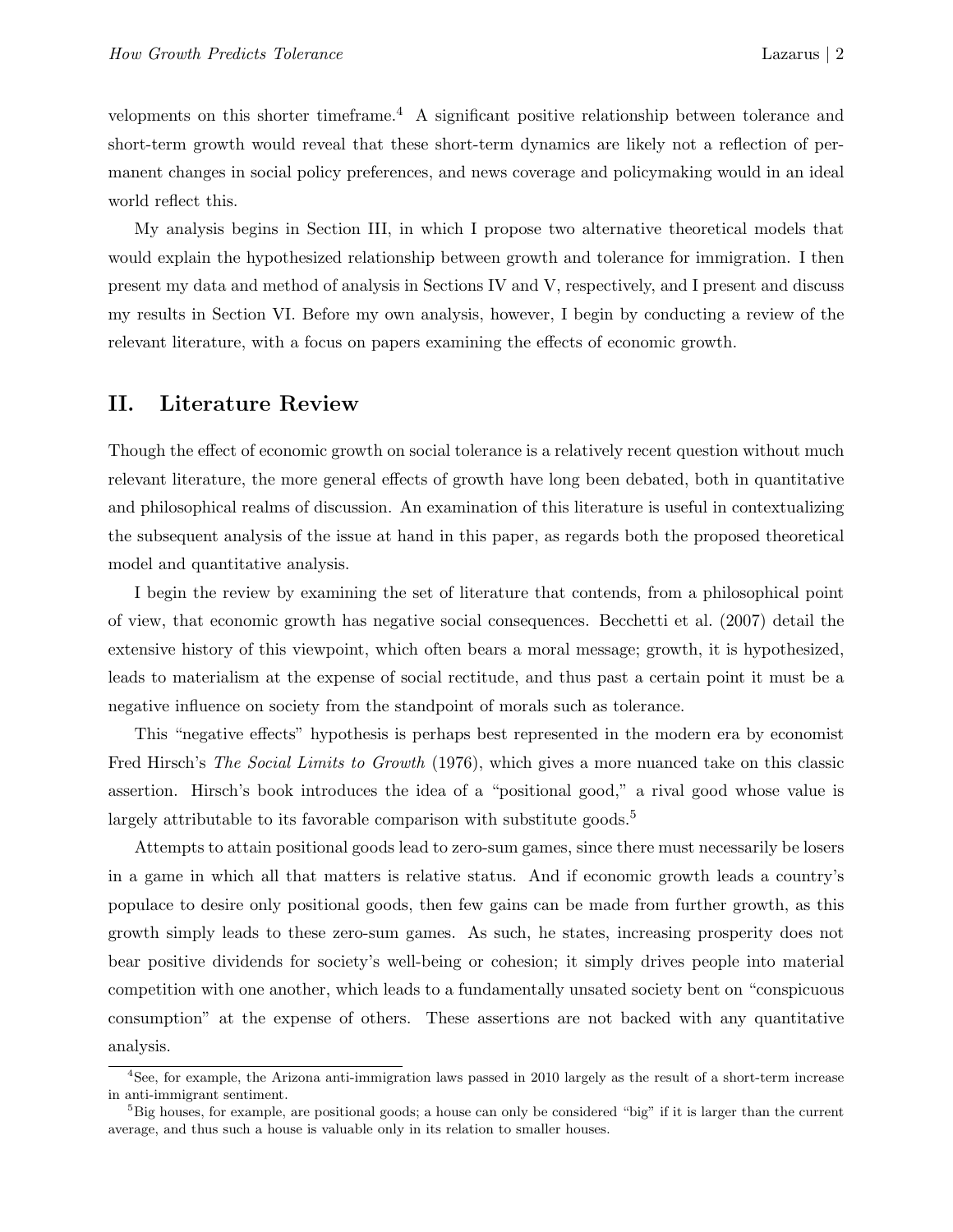The work of political scientist Ronald Inglehart begins to lay the theoretical and empirical foundations for a refutation of the type of argument made by Hirsch. Inglehart's main contribution to this discussion is his idea of "post-materialism" (1971), which holds that growth does, in fact, beget positive social change. In the sense considered here, materialism is the set of values that places the heaviest weight on meeting immediate physical needs. Post-materialism, then, is the set of values that occurs after these immediate needs are met, and Inglehart proposes that such values include social cohesion (e.g., tolerance toward others) and personal freedom.<sup>6</sup>

Since Inglehart's original paper, the post-materialist thesis has been considered quite broadly (e.g., Inglehart 1981, Taniguchi 2006), with almost uniformly the same finding that post-materialism has become a prevalent set of values in developed countries. Further, time series analysis shows that long-term economic growth increases post-materialist values. Importantly, however, these findings are postulated to be based on intergenerational cohort effects, as Inglehart (1981) concludes that past economic growth leads to post-materialism in young, rising generations. But Inglehart does not observe significant period effects, in that short-term changes in economic growth do not seem to radically affect post-materialist sentiment in developed countries. This is important, as it implies that the hypothesis considered in this paper – that short-term fluctuations in growth help determine the state of social tolerance – is incorrect; Inglehart postulates that these changes occur over longer time spans. The analysis showing no significant period effects, however, is once again based on simple comparisons of means, so we must remain open to the possibility that better quantitative analysis will shine a more favorable light on this paper's hypothesis.

The analysis by Andersen and Fetner (2008) considering the post-materialist thesis begins to show somewhat more promise for my hypothesis. Using four waves of longitudinal World Values Survey data (spaced from 1981 to 2005), they compare tolerance toward homosexuality across 35 countries. The main finding is that using a hierarchical linear model, tolerance toward homosexuality, which is a post-materialist attitude, increases within individual countries as inequality decreases in the short term. This is distinct from an analysis based on economic growth, but it is important in its short-term scope. Uslaner (2002) hypothesizes that the reason for this type of finding is that inequality weakens social trust, which results in intolerance across class and cultural lines.

Andersen and Fetner do, however, also consider the effects of gross domestic product on tolerance toward homosexuality, but their findings in this analysis are weaker. Their initial model, again a hierarchical linear model, shows that across countries, higher GDP does increase tolerance. This finding is attenuated, however, when control variables are added to take into account each country's demographics at the time of the survey. Their paper is thus another finding in favor of the post-

<sup>&</sup>lt;sup>6</sup>Inglehart's definition of post-materialism led to the creation of the World Values Survey, in which Inglehart played an instrumental role. The first objective of this survey was to test where and how these post-materialist values were taking hold, and it thus surveyed citizens of 22 countries, asking questions to gauge how important post-materialist values were as compared to materialist desires.The survey has been conducted roughly every five years since 1981, and it now includes 62 countries.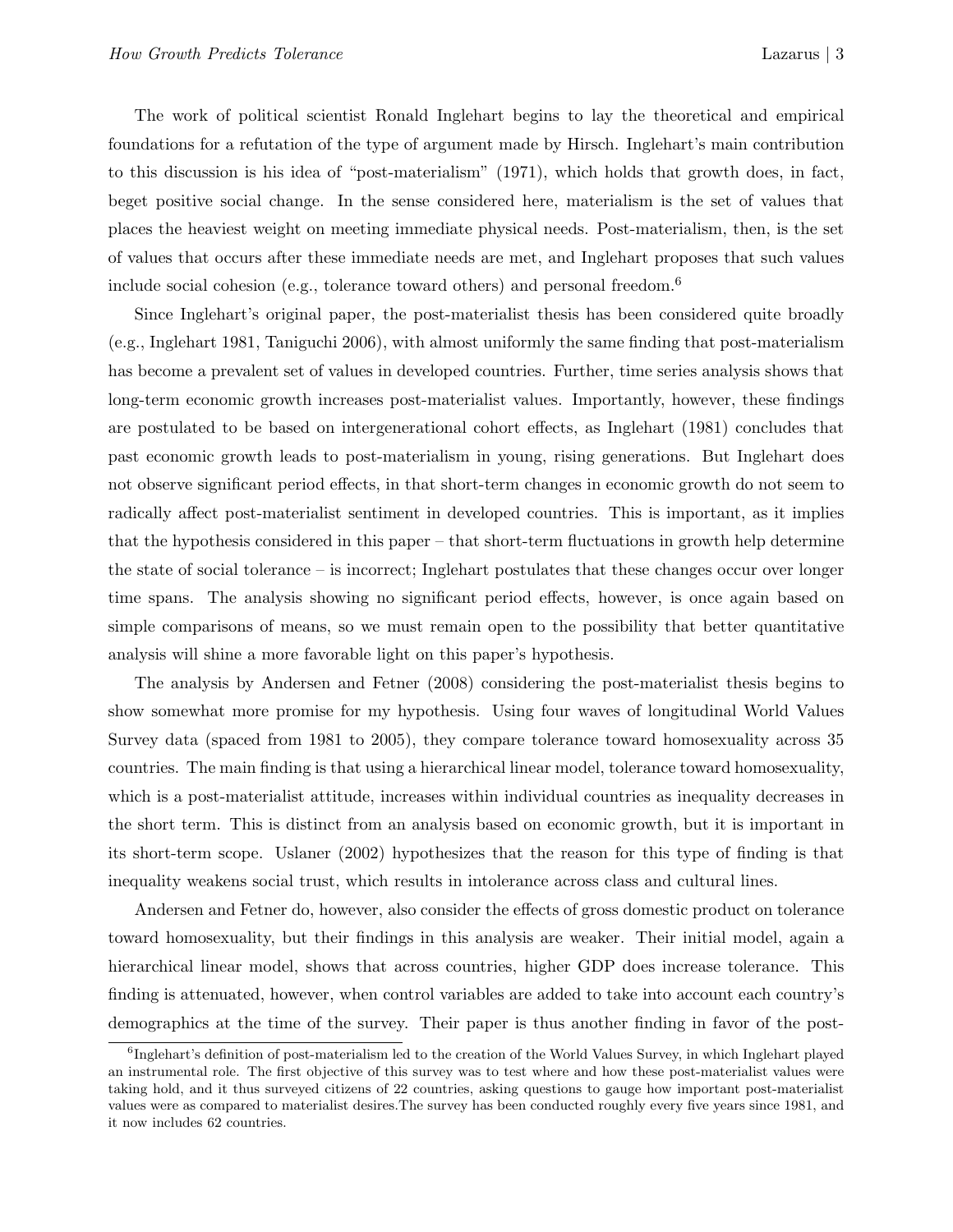materialist hypothesis, although this one perhaps carries more qualifications. We must also note that the relevant economic variable considered here is not growth, but the level of GDP. And although a high GDP might serve as a proxy for high growth, the two are distinctly different variables. Our review has so far yielded good first approximations of the social effects of growth, but we have yet to fully examine the type of hypothesis my paper will actually consider.

At this point, we turn our review to works that more fully examine this paper's hypothesis. Such a review must begin with economist Benjamin Friedman's 2005 book, *The Moral Consequences of Economic Growth*. Friedman follows the post-materialist tradition, but his hypothesis more directly counters that of Hirsch (1976) from a normative standpoint; he states that in moral terms, economic growth has significantly positive effects in the form of tolerance, openness, and generosity for the underprivileged.<sup>7</sup> The purported mechanism for this change is psychological, and the means for the change is, importantly, not just the level of GDP but the level of recent growth. Friedman postulates that economic retrenchment or stagnation leads to insecurity deriving from people's psychological inclination to believe that the macroeconomy is zero-sum in nature.<sup>8</sup> Thus, a lack of growth makes people distrustful of others who might take their share of the pie, which in turn causes less social trust and especially less tolerance for others unlike oneself. Meanwhile, relatively high levels of growth make the supposed zero-sum nature of the economy less immediately relevant to people's personal situations, as they experience personal gains from growth.

Friedman does not, however, back up this assertion with any sort of quantitative analysis. Rather, he takes the reader through qualitative analysis of different periods of growth and stagnation in the US and Western Europe over the past 150 years. He attempts to show that in every short- to mediumterm period of high growth, social liberalism increases, while stagnation breeds the opposite. As such, Friedman's hypothesis is the first that directly grapples with the issue in this paper.

We now review two papers that examine Friedman's hypothesis in the context of this paper's topic of interest, tolerance toward immigrants. First, Becchetti et al. (2007) examine survey data from the German Socio-Economic Panel, which followed the same 33,000 survey respondents across 13 years. The survey's relevant question is, "Are you concerned about immigration to Germany?" An answer of "Not concerned," for example, serves as a proxy for tolerance toward immigrants, and the other possible responses are categorized similarly. The authors use three-year individual income growth for surveyed individuals, three-year GDP growth, and three-year average unemployment as their economic variables, and run ordered probit regressions of tolerance on the economic variables (with other controls). Concurrent with Friedman's hypothesis, they find that positive growth in an individual's income increases tolerance, while increases in aggregate unemployment decrease tolerance. When including aggregate GDP growth in the same regression, however, the coefficient on this GDP growth variable is either negative or insignificant, suggesting that the relationship

<sup>&</sup>lt;sup>7</sup>These are, to Friedman, self-evidently positive characteristics for a society to possess.

<sup>&</sup>lt;sup>8</sup>This inclination is generally considered incorrect on a broad level, but a true examination of this issue lies outside the scope of this paper.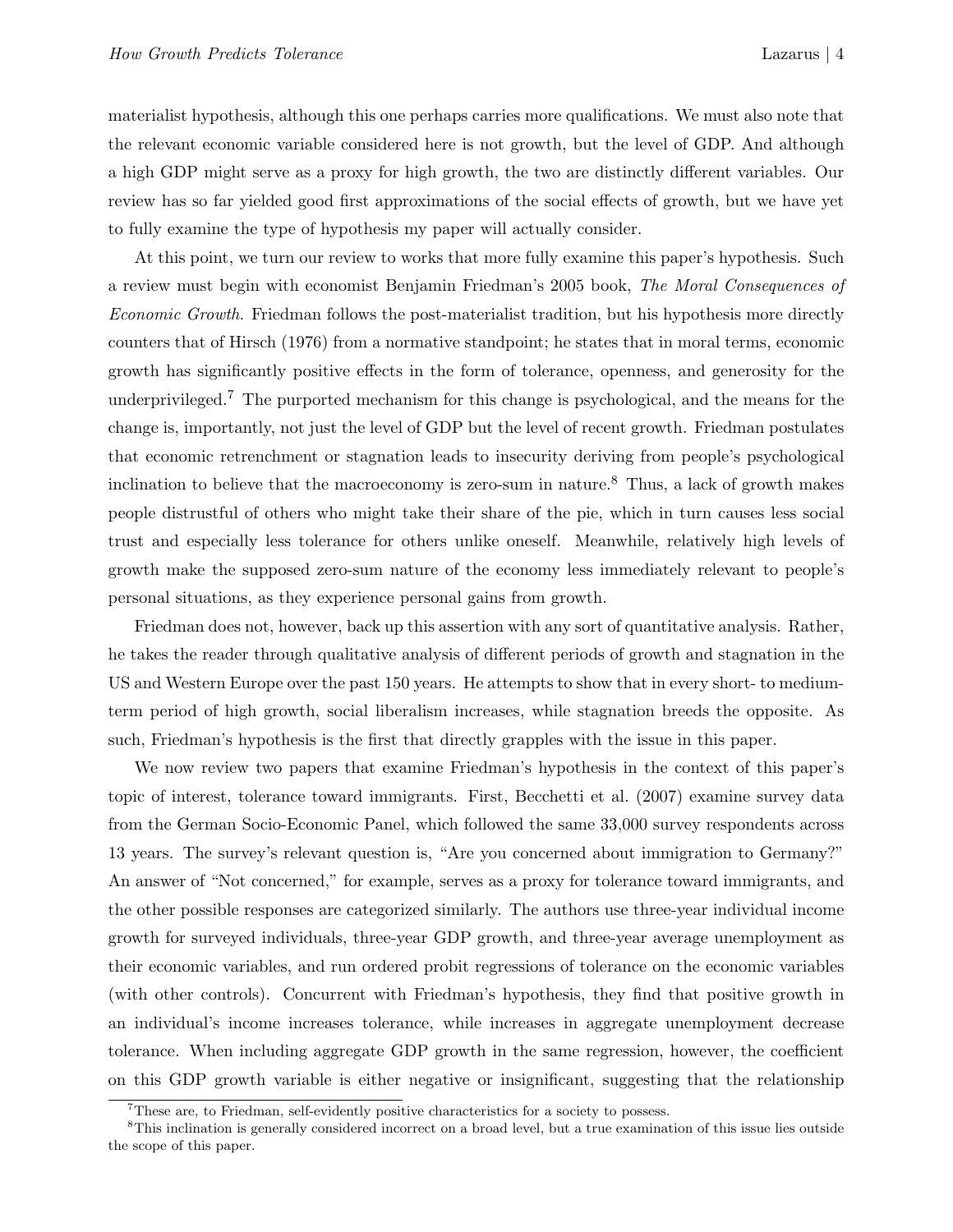between short-term growth and tolerance is not so clear-cut. But this analysis suffers from problems of model specification; the authors likely should not include a variable for both personal income growth and aggregate GDP growth in the same regression. Further, in all of the regressions with ambiguous results, Becchetti et al. regress individual-level data on country-level growth variables, which is perhaps problematic in interpretation.

Next, we review Citrin et al. (1995), who examine a similar question, this time in the United States. They hypothesize that "[h]istorically, anti-immigrant sentiment in the United States has surged following sharp economic downturns, partly in response to the tendency of political and labor union leaders to blame foreign workers for unemployment and pressure on wages. For example...the Asian Exclusion Act of 1882 was passed in the aftermath of a severe recession and defined as necessary 'to protect labor.'" They then use ordered probit analysis to more rigorously assess the relationship between economic conditions and tolerance, using a relatively small dataset from the 1990-1992 National Election Study. This survey was a three-wave panel of roughly 2000 participants, and participants were asked whether they thought the number of immigrants should increase, decrease, or stay the same. Due to the short time frame of this survey data, the authors do not use income growth as their dependent variable; instead, they use individual-level income data collected in this survey, relying on comparisons across individuals with different levels of income for their analysis. This addresses a slightly different question than my analysis will consider. Their analysis using this variable yields nothing of significance; it appears that differences in income do not predict differences in views about immigration. This might not actually be so incriminating for my paper's analysis, as the combination of the findings of Becchetti et al. and those of Citrin et al. seems to suggest that growth is more important than absolute income in determining attitudes toward immigration.

To review, we have examined arguments in favor of both negative and positive effects of growth on welfare and morality. The wealth of data supporting post-materialism makes clear that we must remain skeptical of the supposedly negative effects of long-term growth on morality and welfare. The argument advanced by Friedman (2005) speaks more directly to this paper's analysis, and it gives us theoretical reasons to believe that the hypothesis to be considered here – that short-term growth trends positively affect tolerance toward immigrants – might be true. The few quantitative analyses considered here, however, have all addressed slightly different questions than the one to be examined in this paper. But this literature does give us a good prior set of information with which to consider this question, and it indicates that we must to this point remain agnostic about whether this paper's specific hypothesis – that short-term growth induces tolerance toward immigrants in the United States – is likely correct.

Finally, the literature reviewed contains qualitative reasons backing the authors' hypotheses regarding the effects of growth, but there exist no formal economic models that explain the mechanisms by which these effects occur. In the next section, I present such a model as it relates to tolerance for immigration and contrast it with the theories advanced by these authors. There does exist a body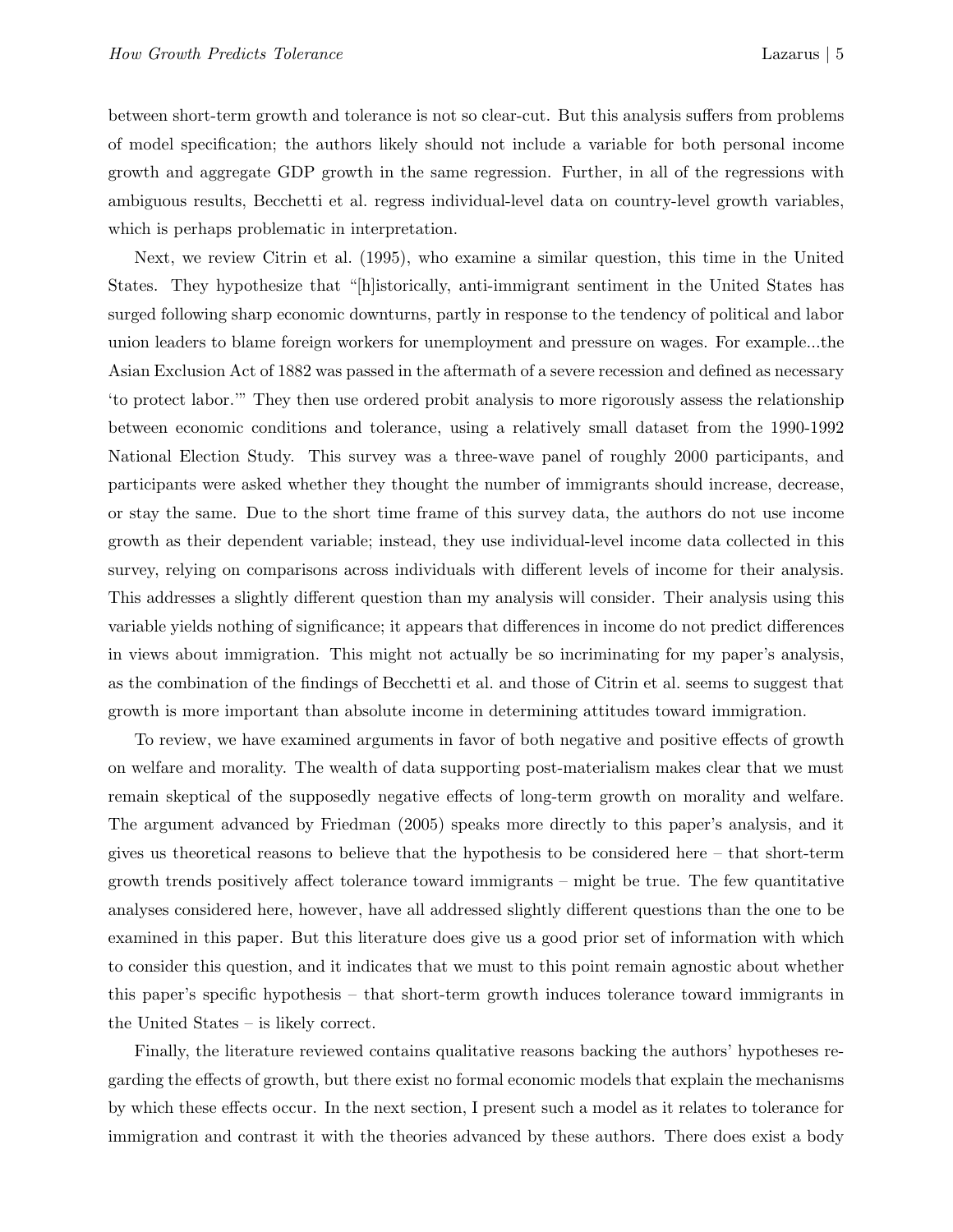of empirical literature that gives insight into the possible specifications of such a theoretical model, but I will introduce the relevant papers in the course of detailing my model, which I begin now.

## III. Theoretical Model

I propose two alternative models specifying the relationship between growth and tolerance, both of which follow from the hypothesis that increased growth positively affects tolerance.

#### i. Model 1

The first model allows for the possibility that changes in an individual's level of tolerance are due only to immigration's impact on his or her financial situation. As such, it is distinctly different from the types of qualitative models advanced in the reviewed literature. This model specifies an individual utility function that depends only on the price level and the probability of work, which in turn depend on the level of immigration and the level of economic activity. Thus, this model has the following parameters and functions:

| $m$ : | The proportion of immigrants in the population of the country                   |
|-------|---------------------------------------------------------------------------------|
|       | of interest. $0 \leq m \leq 1$ .                                                |
| $a$ : | The level of economic activity, taken as exogenous. $a$ can be                  |
|       | thought of as representing the level of economic activity as                    |
|       | compared to trend, so that a represents short-term deviations                   |
|       | from the trend level. $0 \le a \le 1$ .                                         |
| u:    | This period's utility, taken as exogenous.                                      |
|       | The discount factor, taken as exogenous and constant.                           |
|       | The price level, as a function of immigrants.                                   |
|       | The probability of job retainment in the next period, as a func-                |
|       | tion of immigrants and economic activity. $0 \leq W \leq 1$ .                   |
|       | An employed individual's two-period utility, as a function of                   |
|       | this period's utility, the discount factor, the price level, and                |
|       | the probability of work.                                                        |
|       | 4. $\beta$ :<br>$P(m)$ :<br>6. $W(m, a)$ :<br>7. $U(u, \beta, P(m), W(m, a))$ : |

For the purposes of simplification, all native workers in this model are taken to be equivalent, and there are no regional differences in immigration level or in economic activity. Thus  $P(m)$ ,  $W(m, a)$ , and  $U(u, \beta, P, W)$  are equivalent for the entire country's population of non-immigrant workers. We assume that the skill level of immigrants is lower than that of native workers – which has been shown to have empirical backing, as in Cortes (2008) – but they compete for the same pool of jobs. The size of this job pool is non-constant, as it varies with the level of economic activity.

The assumptions underlying this model's functional form are as follows:

1. P is decreasing in m. There are certainly many complex mechanisms underlying the price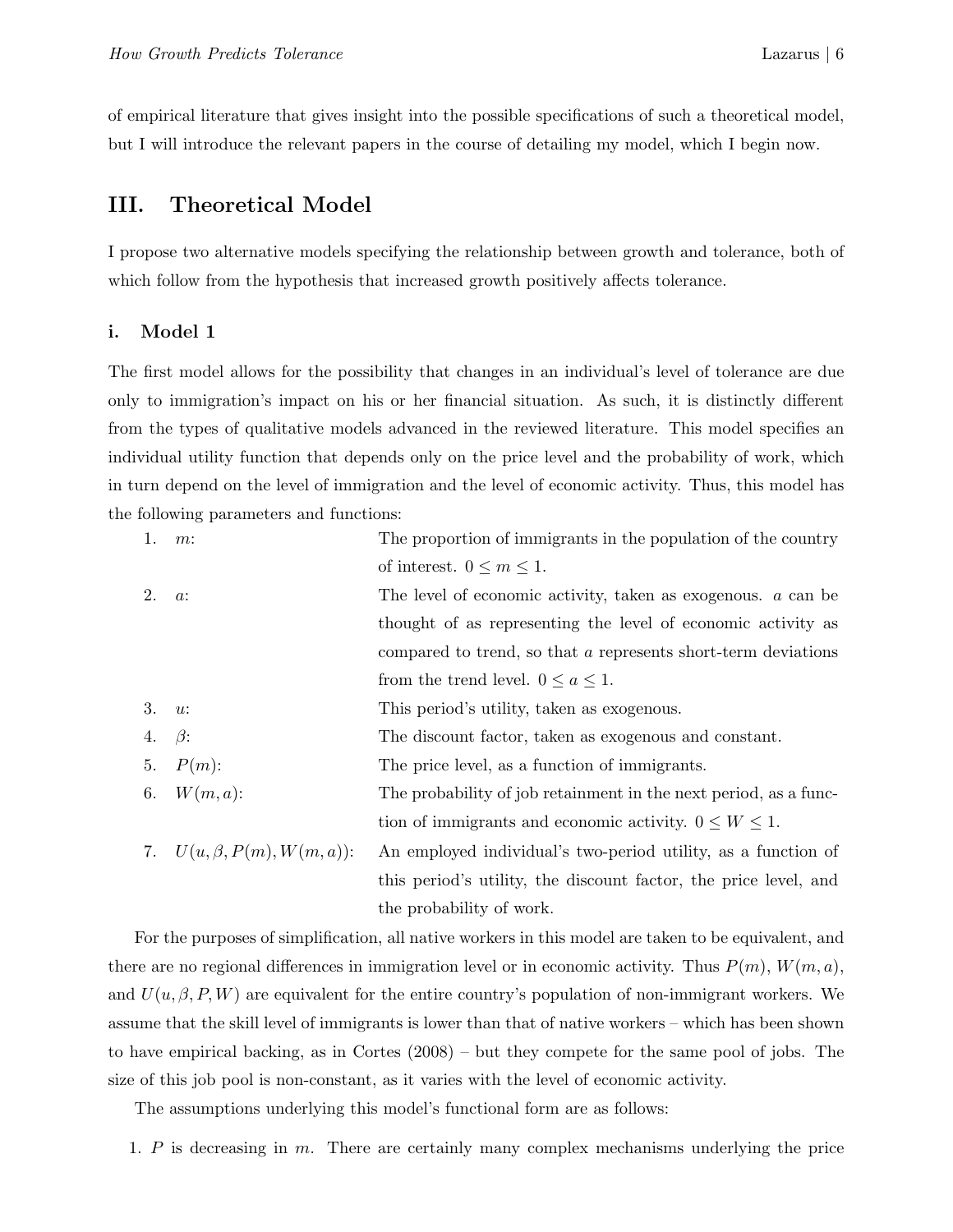level of an economy, but in terms of the parameters of this simple model, the immigration level is the only one of consequence.<sup>9</sup> This is intuitive; the conventional wisdom surrounding immigrants is that they take jobs unwanted by native citizens, but those jobs would likely be accepted by those citizens if offered high enough wages. As such, immigrants lower the costs of low-level labor, thereby lowering the overall price level. This observation has largely been empirically borne out (see again Cortes, 2008, which demonstrates that the reduced price level is a product of immigrants' lower wages, and Zachariadis, 2011). This also makes sense given that the immigrants in this model have lower skill level than the native workers but are competing for the same jobs, meaning their wages will be lower.<sup>10</sup>

- 2. P is decreasing at a decreasing rate in m, and  $\frac{1}{P}$  increases at a decreasing rate in m. That is, there are diminishing marginal returns to added immigrants in their effect on the price level, as well as diminishing returns in their effect on purchasing power  $(\frac{1}{P})$ . This means that wages in low-level jobs decrease less as more immigrants are added to the population, which is intuitive. $11$
- 3. W is decreasing in m and increasing in a. In the long run, immigration might not have any effect on the probability of finding work (Card, 2005), as the labor market will reach a new equilibrium even with added immigrants.<sup>12</sup> But given that this is a short-run utility model, the only dynamic of interest is the one that occurs before the labor market has reached equilibrium. In this timeframe, native citizens in my model are less likely to find jobs, as the number of jobs has not increased while the workforce has. This short-term effect has been documented in the literature, as a meta-analysis by Longhi et al. (2006) finds that immigrants have a small but real displacement effect on native worker employment. It is self-evident why  $W$  is increasing in a, as increased economic activity creates more jobs. I remain agnostic about the rate of decrease of W in  $m$  and the rate of increase of W in  $a$ ; there is no reason to believe that the probability of finding work changes at a declining rate as the proportion of immigrants increases or as the level of economic activity increases.
- 4. U is decreasing in P and increasing in W. The intuition behind this assumption is relatively self-evident; higher P means lower purchasing power, while higher W means higher job probability.

<sup>9</sup>The level of economic activity certainly has a relationship with the price level, but in the short term, this relationship is largely indeterminate.

<sup>&</sup>lt;sup>10</sup>The fact that  $P$  has not been constrained to be equal to 1 even in the long run implies that there are some search frictions involved in this model, but wages are given at the competitive level so as to simplify our analysis.

 $11$ This is added not in response to past studies, which have for the most part used linear analysis, but rather simply because it seems more reasonable to assume so. This assumption is, however, not required for most of the conclusions of the model.

<sup>&</sup>lt;sup>12</sup> Further, in the long run, *e* is not exogenous, as immigrants have effects on economic activity.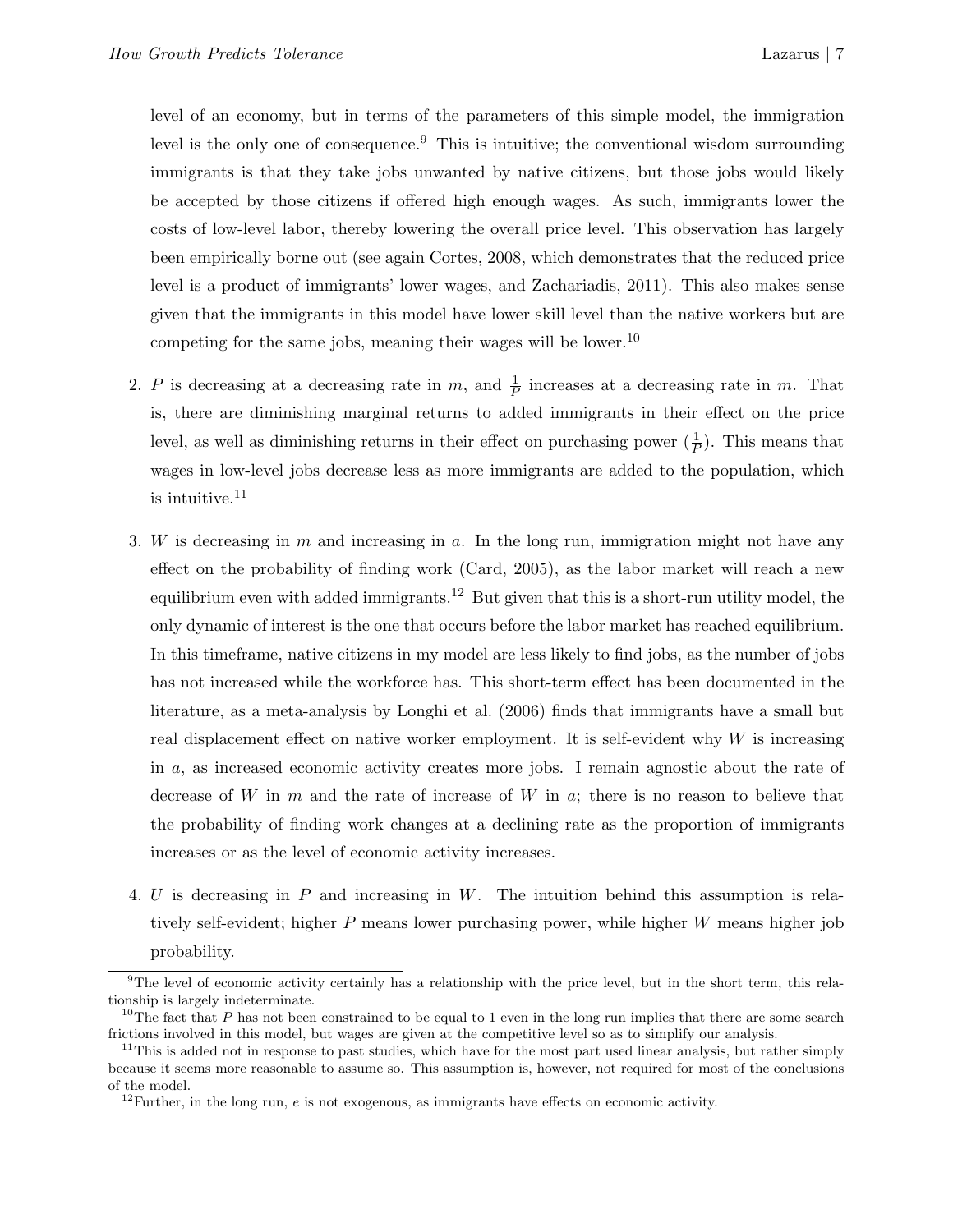Thus, I propose the following functional forms consistent with the assumptions above:

$$
P(m) = \frac{1}{\ln(1+m)}\tag{3.1}
$$

$$
W(m, a) = \frac{1 + a - m}{2} \tag{3.2}
$$

$$
U(u, \beta, P, W) = u + \beta(W \frac{1}{P})
$$
\n(3.3)

$$
= u + \beta \left(\frac{1 + a - m}{2}\right) \ln(1 + m) \tag{3.4}
$$

The forms for P and W might seem somewhat convoluted; they were, however, chosen to fit all the constraints and assumptions underlying the model and to yield as simple a representation for U as possible. P would be more simply expressed as  $\frac{1}{m}$ , but then  $\frac{1}{p}$  would not increase at a decreasing rate in m, so natural logarithm is used. And I take  $\ln(1+m)$  instead of  $\ln(m)$  so that all values of P are positive. Then W is chosen so that regardless of the values of a and m, it is in the [0, 1] range. It is linear in a and m because we assume nothing about the rate of change of  $W$  in terms of those two, and linearity gives the simplest possible form for W.

Given these specifications, all the dynamics in the utility function occur due to changes in a and m, since u and  $\beta$  are constant. To simplify the model accordingly, we can remove u and  $\beta$ , leaving us with the following modified utility function  $U_2$ :

$$
U_2 = \frac{1 + a - m}{2} \ln(1 + m) \tag{3.5}
$$

With the model specified, we can now perform comparative statics to examine how utility changes over the proportion of immigrants and the level of economic activity. This will illustrate the relationship between the economy and the ideal proportion of immigrants, and it will thus illustrate the utility-maximizing proportion of immigrants at any given level of economic activity.

Figure 3.1 gives an example of the type of change that occurs given an exogenous change in economic activity. Given an increase in  $a$  from 0.5 to 0.75, the utility-maximizing proportion of immigrants m<sup>∗</sup> increases significantly. As such, tolerance as defined here increases with economic growth.<sup>13</sup>

Aside from the change in  $m^*$ , we can also note that this model's functional form specifies that  $U_2$  increases at any level of  $m$  as  $a$  increases; that is, as economic activity increases and holding all

<sup>&</sup>lt;sup>13</sup>Note that the optimal proportion of immigrants as specified here is quite high, regardless of the value of  $a; m_1^*$  is roughly 0.65, while *m*<sup>∗</sup> <sup>2</sup> is roughly 0.8, implying that more than half the population should be composed of immigrants in these two cases. This need not be taken literally, however; I could easily specify a more complex functional form that reduces the ideal proportion of immigrants for any given value of *a*. We must focus not on the actual values of *m*∗, but rather on the changes in *m*<sup>∗</sup> as economic activity changes. And as Figure 3.1 shows, *m*<sup>∗</sup> increases as *a* increases.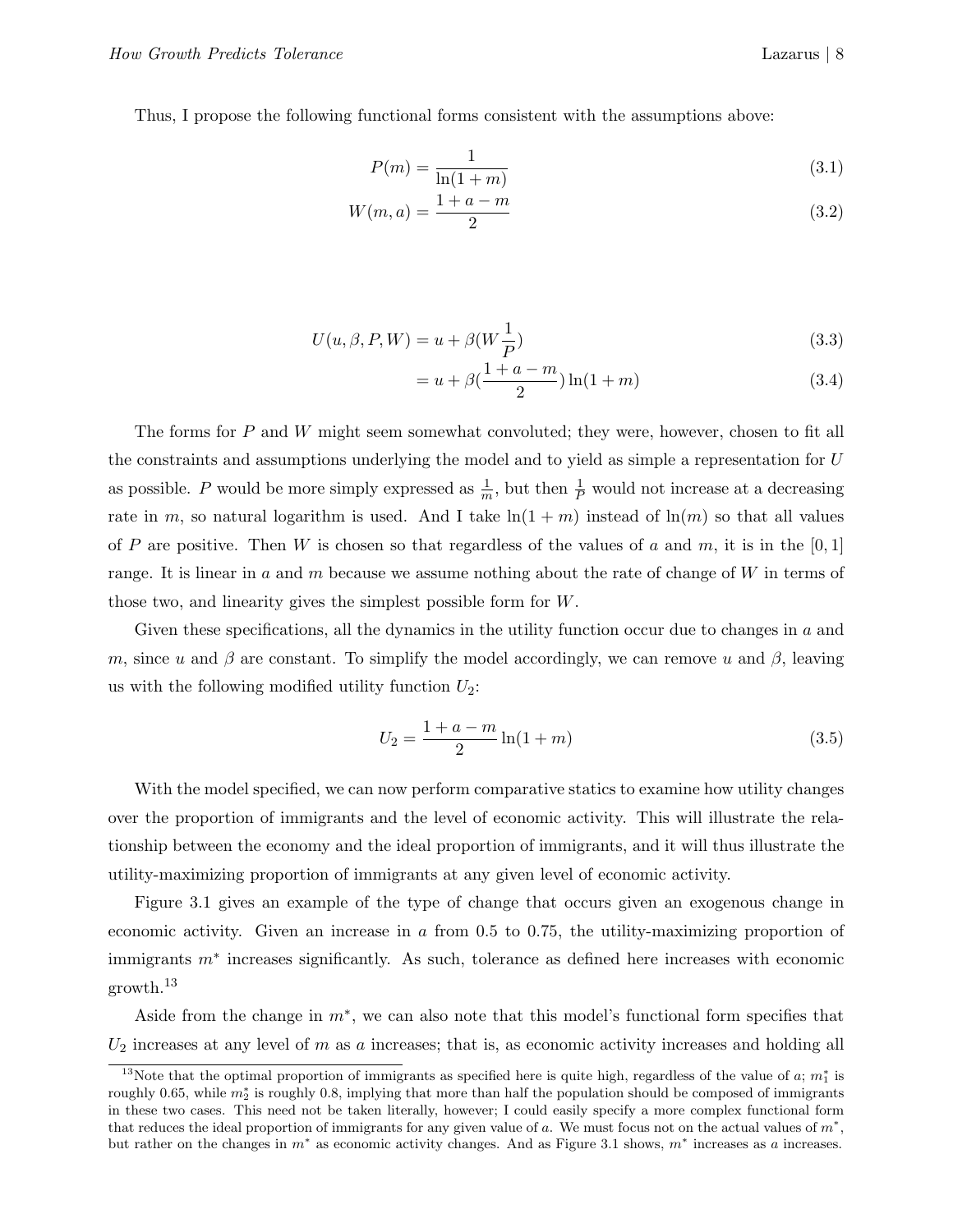

Figure 3.1: Change in Optimal Immigration Level for a Hypothetical Change in Economic Activity

else equal, utility increases. It is also follows that *maximized* utility increases as a increases. This is a positive feature of the model, as utility should increase with economic growth.

The type of analysis illustrated in Figure 3.1 can be carried out across every level of a, yielding a utility-maximizing locus of immigration level over a. This locus is plotted in Figure 3.2.



Figure 3.2: Optimal Immigration Level Across All States of Economic Activity

This figure makes it clear that tolerance for further immigration increases monotonically as economic activity increases, and thus that it increases in economic growth. This increase is not quite linear, as the functional form I assumed – namely, that  $\frac{1}{P}$  increases at a decreasing rate in m – makes  $m^*$  increase at a decreasing rate as a increases. This is why the curve is slightly concave.

Thus, Model 1 is a theoretical representation of a world in which the relationship between growth and tolerance is due entirely to personal financial considerations. The model as detailed here illustrates the assumptions and functional forms necessary for such a representation.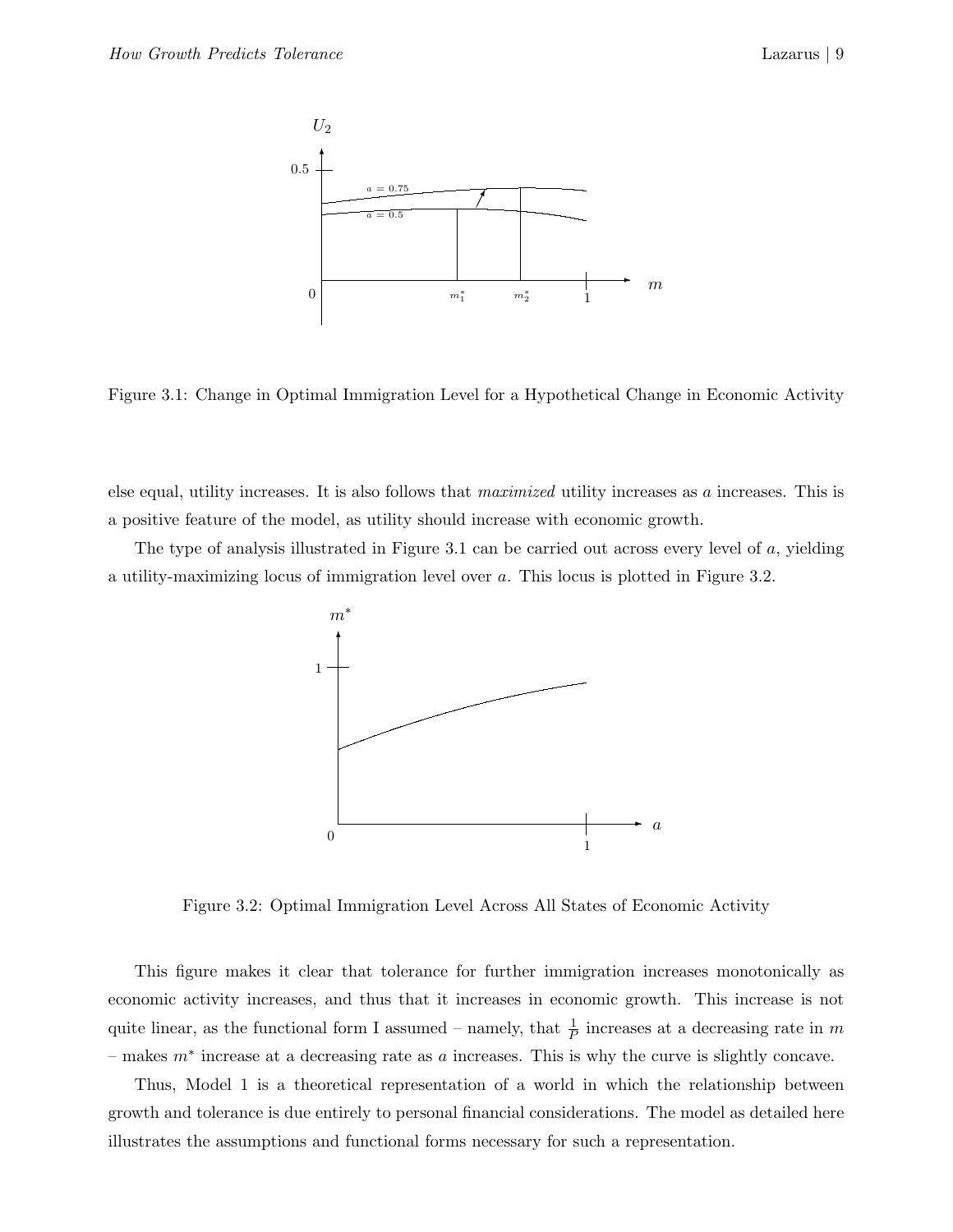We can now begin to examine the empirical backing for the functional forms expressed in this model. Native workers are, in this model, fully rational and have perfect information about the form of these functions. This is a strict assumption, but it is at least partially validated when examining polling data. In a May 2007 poll conducted by CBS News and the *New York Times*, a large plurality of survey respondents (42%) reported that the "main benefit from immigrants in the United States" is either that they "take jobs Americans don't want" or provide "low-cost labor." The next highest response, "provide cultural diversity," only covered  $17\%$  of respondents.<sup>14</sup> Thus assumption 1 above seems to have empirical backing, in that (at minimum) a plurality of citizens do have utility functions conforming to this assumption.<sup>15</sup>

Examining data on respondents' "main concern about immigrants in the U.S." from this same poll, however, shows that this model is somewhat less accurate in describing the downsides to immigration. Only 15% say that their main concern is that immigrants "take jobs away from residents." In contrast, a plurality  $(29\%)$  say that their main concern is either that immigrants "use public services" or "don't pay taxes." The other responses aside from these would once again enter the utility function as constants, so we need not consider them. But this is not necessarily the case with the concern that immigrants take more in public services than they contribute in taxes, as this concern could change as the economy changes; if the level of economic activity decreases, for example, then workers might be less willing to subsidize others' social services given their deteriorating financial situations. So the concern expressed by assumption 3 certainly does matter to native workers, but this model perhaps excludes another, possibly more prescient, concern about immigrants.<sup>16</sup>

Looking further into the polling data, however, yields interesting results that lend some credence to the current model. This model assumes that all native workers are equal and competing with immigrants for jobs. In the reality, however, this is not the case, and many of the respondents in the survey we are considering now do not compete with immigrants for jobs. If we restrict our analysis to the respondents most likely to compete with immigrants for jobs, however, then the results detailed in the paragraph above are reversed; a plurality (21%) of respondents with income less than \$30,000 per year state that their primary concern is that immigrants take jobs away from native residents, while only 13% express concern over public services. Meanwhile,  $35\%$  of respondents with income over \$75,000 are concerned most about public services, while only 12% express concern about jobs. Thus it seems that given the assumption that all native workers compete with immigrants for jobs,

 $14$ These were all volunteered responses, with no concrete responses provided to choose from.

<sup>&</sup>lt;sup>15</sup>Further, the other benefits from immigrants as reported by respondents could not conceivably be thought to change given changes in the level of economic activity, and so they could just enter our utility function as constants.

<sup>&</sup>lt;sup>16</sup>This concern seems, however, largely unjustified given the literature estimating the fiscal effects of increased immigration, which shows at worst no effect and at best a slight negative effect on overall government transfers (see, for example, Auerbach and Oreopoulos, 1999). It seems, given this information, somewhat more appropriate to leave this consideration out of this model.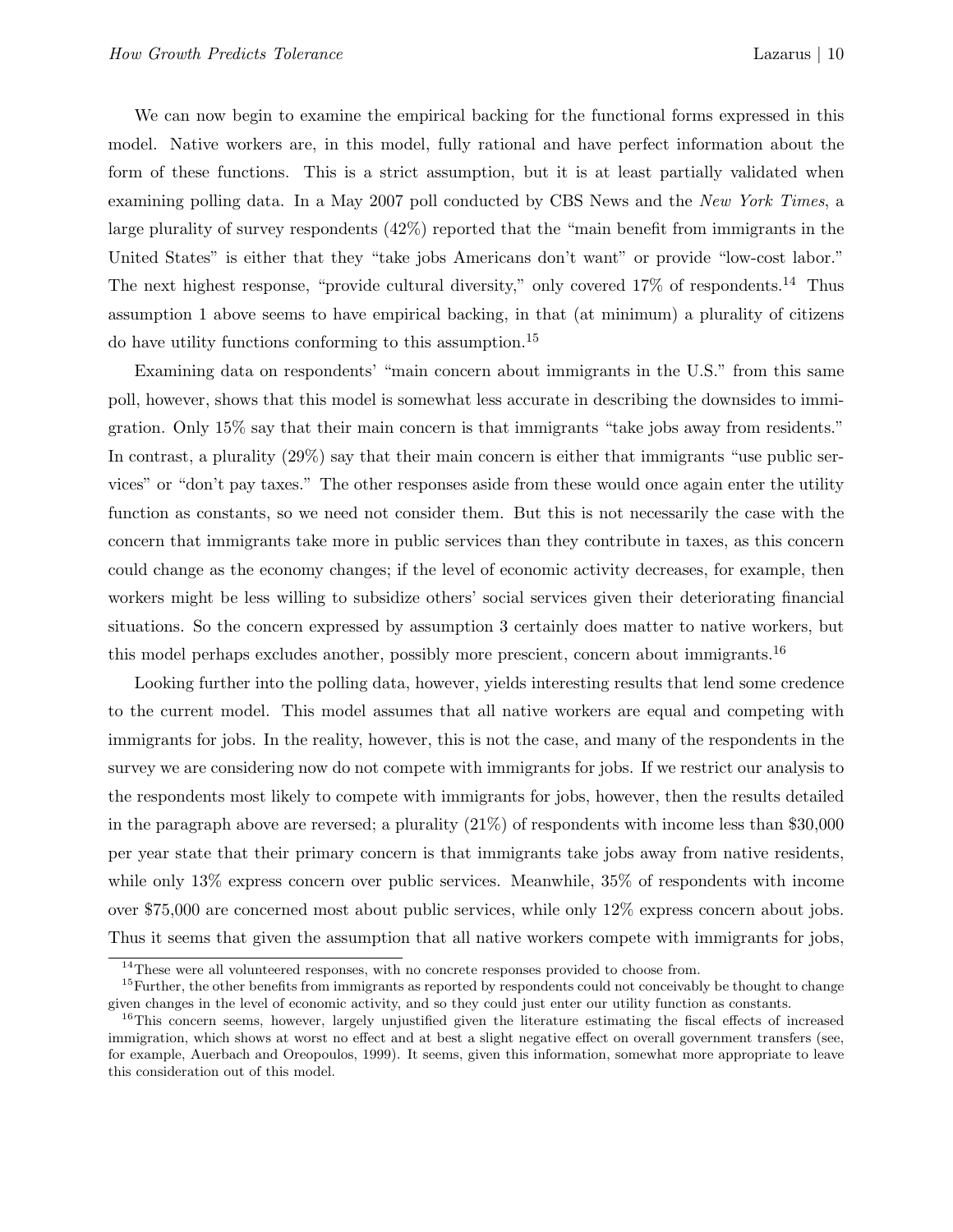this model is reasonably well-specified, though it still could be missing a public services component.<sup>17</sup>

Thus it seems as if the model proposed here could serve as a reasonable approximation to reality. I must examine whether more rigorous empirical analysis confirms its conclusions, which are twofold:

- 1. There is a positive relationship between short-term economic growth and tolerance.
- 2. This increase in tolerance is attributable only to personal financial factors that change as the level of economic activity changes.

#### ii. Model 2

My alternative model is much more similar than Model 1 to the types of qualitative analyses described in the literature review. As such I will describe it qualitatively rather than quantitatively, as it lacks the sort of dynamics that allow us to perform a comparative statics analysis as done above. It posits that the first conclusion of Model  $1 -$  that there is a positive relationship between tolerance and growth – is yet again true. Where this model differs from Model 1, however, is in the second conclusion. So with this model I lay out a framework that leads to the conclusion that the relationship between tolerance and growth is not due to purely financial factors, but rather that it is due primarily to some subjective emotional or psychological factors.

The proposed mechanism by which tolerance increases with growth relies on the positive link between income and happiness, as detailed in Stevenson and Wolfers (2008). As a country's overall income rises (i.e., as its level of economic activity increases), so does happiness. This model predicts that this increase in happiness has further emotional ramifications, in that this increase in happiness leads to an increase in tolerance. Not being a psychologist, I remain mostly agnostic about the various mechanisms by which this might occur, though the relationship would likely involve greater feelings of social amicableness derived from the happiness from greater economic security. This amicableness would, in turn, lead individuals to be more tolerant of differences in others, both in terms of demographic differences and lifestyle differences.<sup>18</sup> Likewise, the opposite phenomenon would occur during periods in which there are low levels of economic activity. This type of relationship would not be irrational in any strict sense, but unlike the first model, it posits that the relationship between tolerance and growth is not due to purely financial considerations.

<sup>&</sup>lt;sup>17</sup>Perhaps the ideal model would include two types of workers: low-level workers who compete with immigrants for jobs, and high-level workers who do not. The low-level workers' utility function would follow the model specified here, while the high-level workers would have *W* substituted by a function expressing the net amount of public services received by the worker (i.e., the difference between taxes and benefits received). This public services function would again be decreasing in *m* and increasing in *a*, so it could theoretically have exactly the same form as *W*. Thus, there is no reason to believe that the added accuracy derived from defining two types of workers would yield us anything other than increased complexity, since *U* would be the same for both types of workers.We could also consider keeping only one type of worker but adding a public services term to the equation, but this public services term would take a form similar or equivalent to *W*, and would thus be somewhat redundant.

<sup>&</sup>lt;sup>18</sup>Alternatively, or possibly in addition, this phenomenon could occur because of the mechanism proposed by Friedman (2005), which is quite similar in spirit to the one proposed here. Friedman posits that people have a model of the macroeconomy in which the economy is zero-sum in nature. Accordingly, in times of low growth, people are less likely to feel tolerant of others, as their belief that they are in competition with those others makes them less likely to be accepting of differences. Conversely, in times of high growth, people are more tolerant and accepting of others because they no longer feel as much pressure to win this supposedly zero-sum game.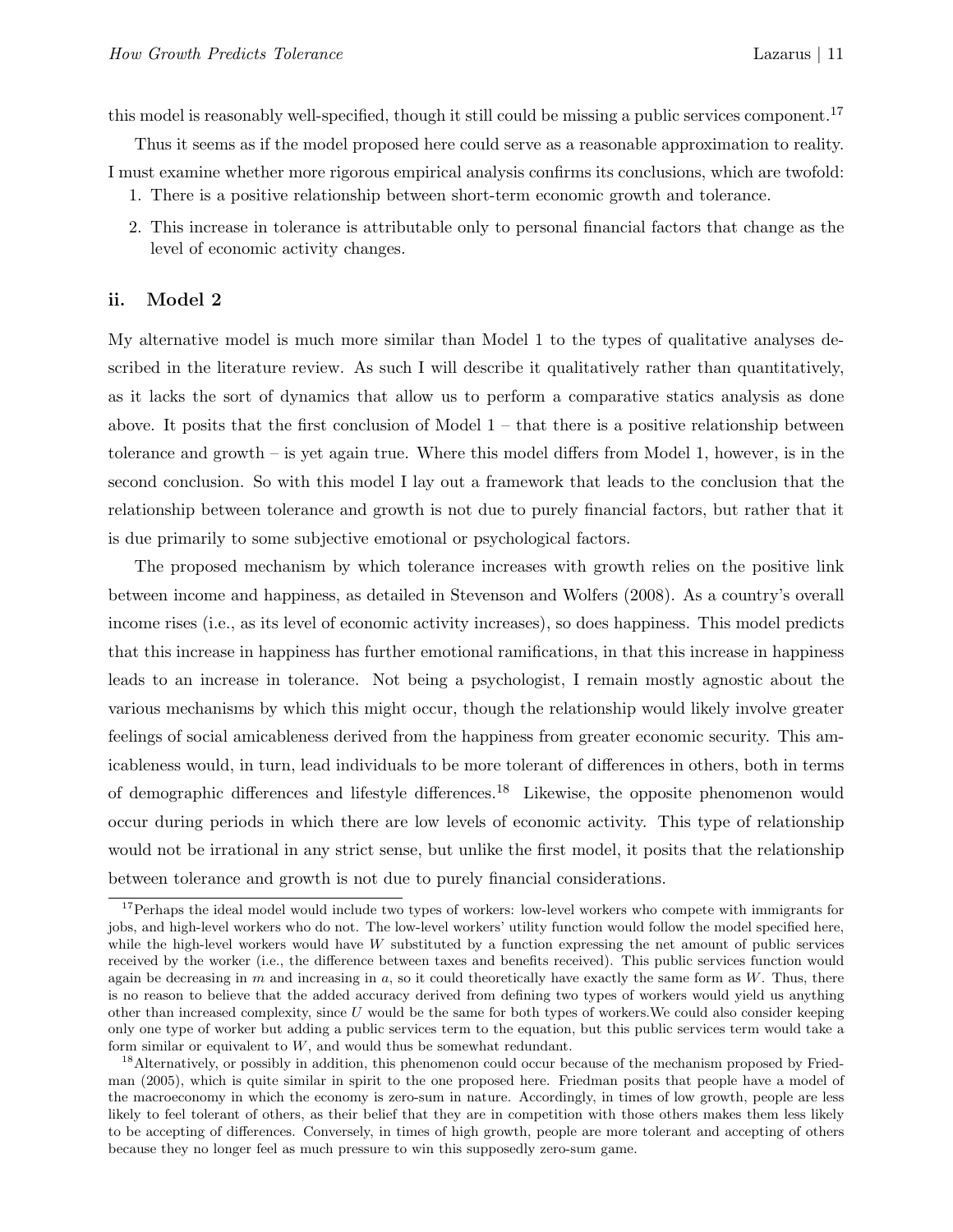An important conclusion that this model implies is that the positive relationship between tolerance and growth holds true for other types of social tolerance, e.g., tolerance for interracial marriage, or tolerance for abortion, since these other types of tolerance fall under the umbrella of differences in lifestyle choices. This is because the proposed social cohesion should not stop at the issue of immigration; it is, as proposed above, quite generally applicable to society as a whole. Thus the fact that the increase in tolerance in this model is due to greater social cohesion, instead of financial factors, has important and testable implications.

Given the conclusions of these two models, I must now empirically test two phenomena. First, I must test whether there is, in fact, a positive relationship between tolerance and short-term economic growth. This relationship forms the main conclusion of both models, and so its affirmation is the most important part of this analysis.

Second, if there is in fact a relationship between tolerance and growth, I must attempt to test the nature of this relationship so as to see whether it conforms more with Model 1 or Model 2. I will thus test to see if increases in other, non-immigration related social tolerance are observed given increases in growth. If they are observed, I will conclude that Model 2 more accurately describes the data. If not, then I will accept Model 1, since this will lead to the conclusion that only financial considerations lead to the relationship between growth and tolerance for immigration (if, in fact, this relationship does exist).<sup>19</sup>

I thus now turn to the empirical analysis of this issue, attempting to find resolutions to the questions posed by these models.

## IV. Data

In analyzing whether tolerance for immigration depends on the state of the economy, one must quantify tolerance in a way that can be measured consistently and across time. This implies a need for consistent data on public opinion. Thus, given that no longitudinal surveys on tolerance exist in the United States, this paper will use data from polls of the US population. Specifically, the paper will examine responses to the following question:

*Should immigration be kept at its present level, increased, or decreased?*

41 national surveys since 1965 have asked this question.<sup>20</sup> 35 of these 41 surveys include data on the state of residence of each respondent. These polls are distributed throughout time as shown

 $19$ Given that the second conclusion of Model 1 stands in opposition to that of Model 2, we can reasonably assume that the union of these two models comprises most of the space of possibilities in the event that there is a positive relationship between tolerance and growth. There are certainly numerous other models that could describe this relationship, but these two models will suffice for this analysis given their nearly opposite hypotheses for the mechanism underlying this relationship.

 $^{20}$ The relevant survey organizations are Gallup, CBS, The New York Times, and the Opinion Research Corporation.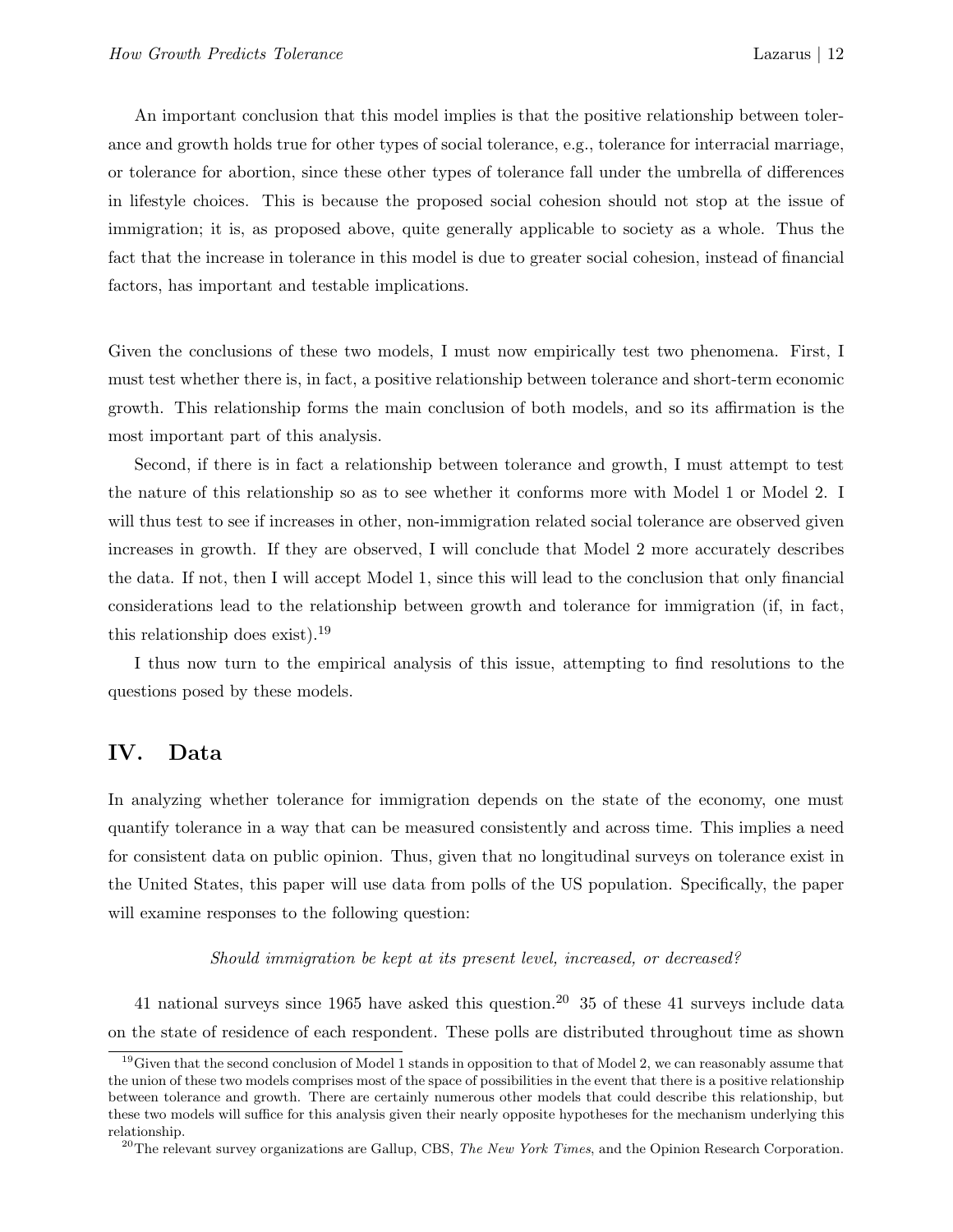

in Figure 4.1, which illustrates that the dataset is skewed toward more recent dates.

#### Figure 4.1

I treat "intolerance" as the statewide percentage of respondents in a particular poll who would like the level of immigration decreased. Thus one state's data in one poll comprises one observation. I use a variable for intolerance instead of tolerance simply for subjective reasons of interpretation; it seems that the idea of intolerance aligns more closely with the desire for immigration to be restricted, while tolerance could be defined to include the opinion that the current level of immigration is appropriate. Thus I use intolerance as defined here, despite the fact that all previous discussion in this paper has been about tolerance. So we must henceforth test whether there is a negative relationship between growth and intolerance, which would confirm the hypothesis that there is a positive relationship between growth and tolerance.

Each poll provides weights to apply to each individual's responses so that the poll as a whole reflects the demographics of the US population. These weights are constructed so that they are inversely proportional to each individual's probability of being sampled; for example, if a respondent's household has more than one telephone line, that household is more likely to be reached via a random dialing procedure, and so the survey organization will assign this respondent a lower sampling weight to account for this higher probability of being reached. Thus it is appropriate to use these sampling weights in calculating the statewide intolerance averages, and from this point forward, these state-level intolerance observations will be weighted averages.

Figure 4.2 gives a preliminary illustration of the distribution of intolerance throughout our sample period, as 4.2a shows the distribution of the national (not state-level) intolerance average over time while 4.2b shows a histogram of all the state-level intolerance observations. 4.2a shows that the data are clearly quite noisy, meaning a more fine-grained analysis is likely necessary to shed some light on the signal underlying this apparent noise. And the state-level intolerance observations shown in 4.2b are not normally distributed, as a Jarque-Bera test rejects normality at the  $99\%$  level.<sup>21</sup>

 $^{21}$ Jarque-Bera jointly tests that skewness and excess kurtosis are 0, and thus the leptokurtosis caused by the fat tails in this distribution (due to the numerous 0 and 1 observations) causes the test to reject normality. The distribution is, however, approximately symmetric.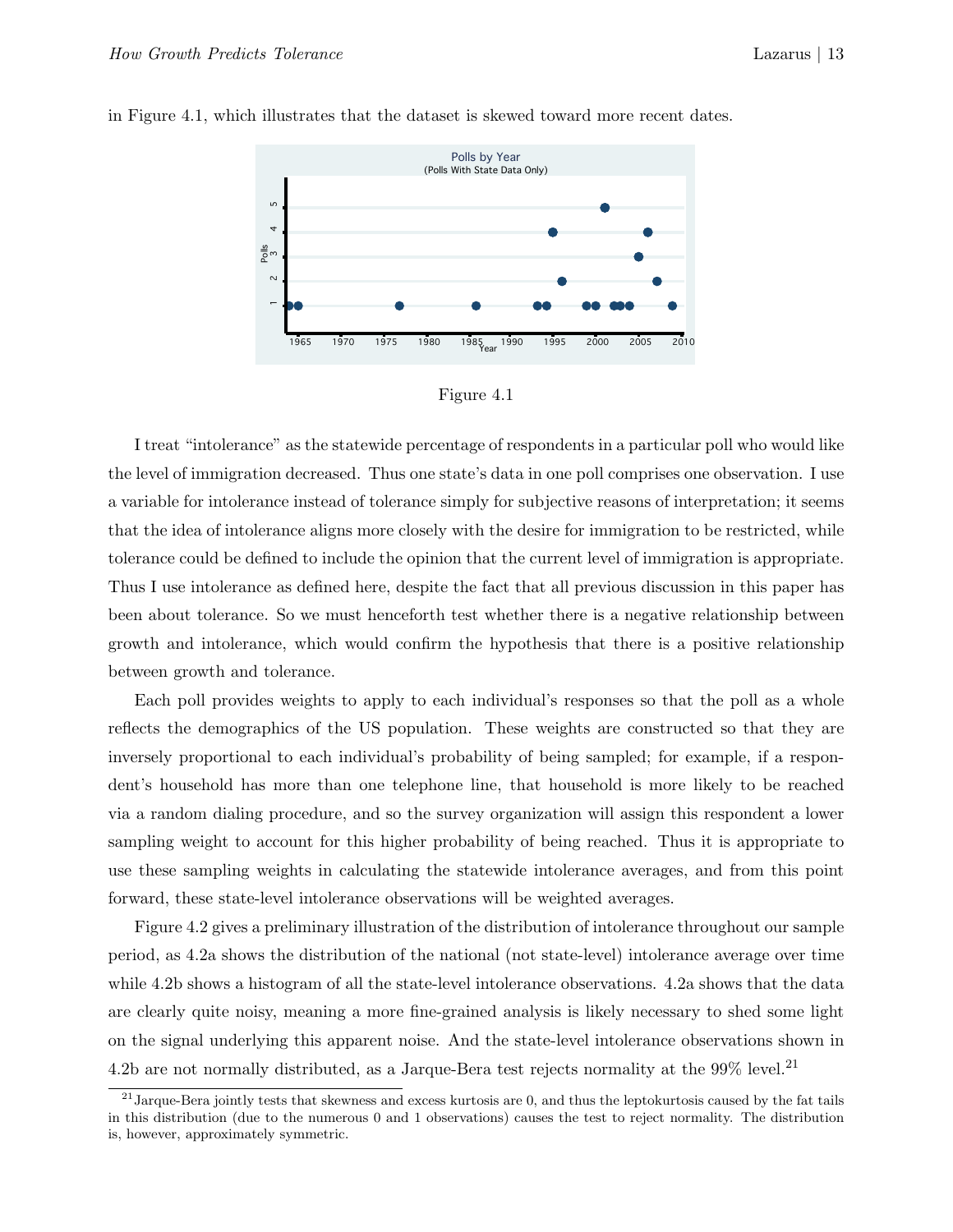

Figure 4.2: Measures of the Distribution of Intolerance

The other main variable necessary for my analysis is economic growth. The variable for economic growth measures this growth at the state level in order to match the data measuring tolerance. I thus use quarterly, state-level personal income data, which is available from the Bureau of Economic Analysis. Data on personal income most closely tracks citizens' economic circumstances, since by definition it measures income instead of production, which is measured by gross domestic product.<sup>22</sup>

In order to normalize this data to account for both population changes and inflation, I use yearly state-level population data, again from the BEA, and monthly national Consumer Price Index data from the Bureau of Labor Statistics. The population data gives state-level population for the end of the second quarter of every year. Linear interpolation between adjacent years provides a measure of quarterly population. To obtain a measure of quarterly inflation, I take average CPI for every quarter, then calculate the percent change between these averages. Taking averages helps avoid the problem of transitory fluctuations that would create anomalies if I simply were to calculate inflation using the CPI from the end of each quarter.

Using this data on income, population, and inflation, I can then calculate state-level quarterly personal income growth on a real, per capita basis. The relevant variable for these descriptive statistics is this income growth aggregated over the past eight quarters, or two years, before the quarter in which a poll was conducted. For example, for the survey administered by Gallup in July 1995 (i.e., quarter 3 of 1995), the growth variable is state-level real per capita income growth from July 1993 (quarter 3, 1993) through June 1995 (quarter 2, 1995). Subsequent analysis will determine whether two years is the proper length of time over which to measure recent growth, as I split this aggregated growth variable into separate quarterly lagged growth variables for the sake of my regression analysis. For the purpose of this data description, however, this preliminary aggregated growth measure will suffice.

 $22$ The two are equivalent save for corporate profits, which are not included in personal income calculations. Further, there is always some measurement error.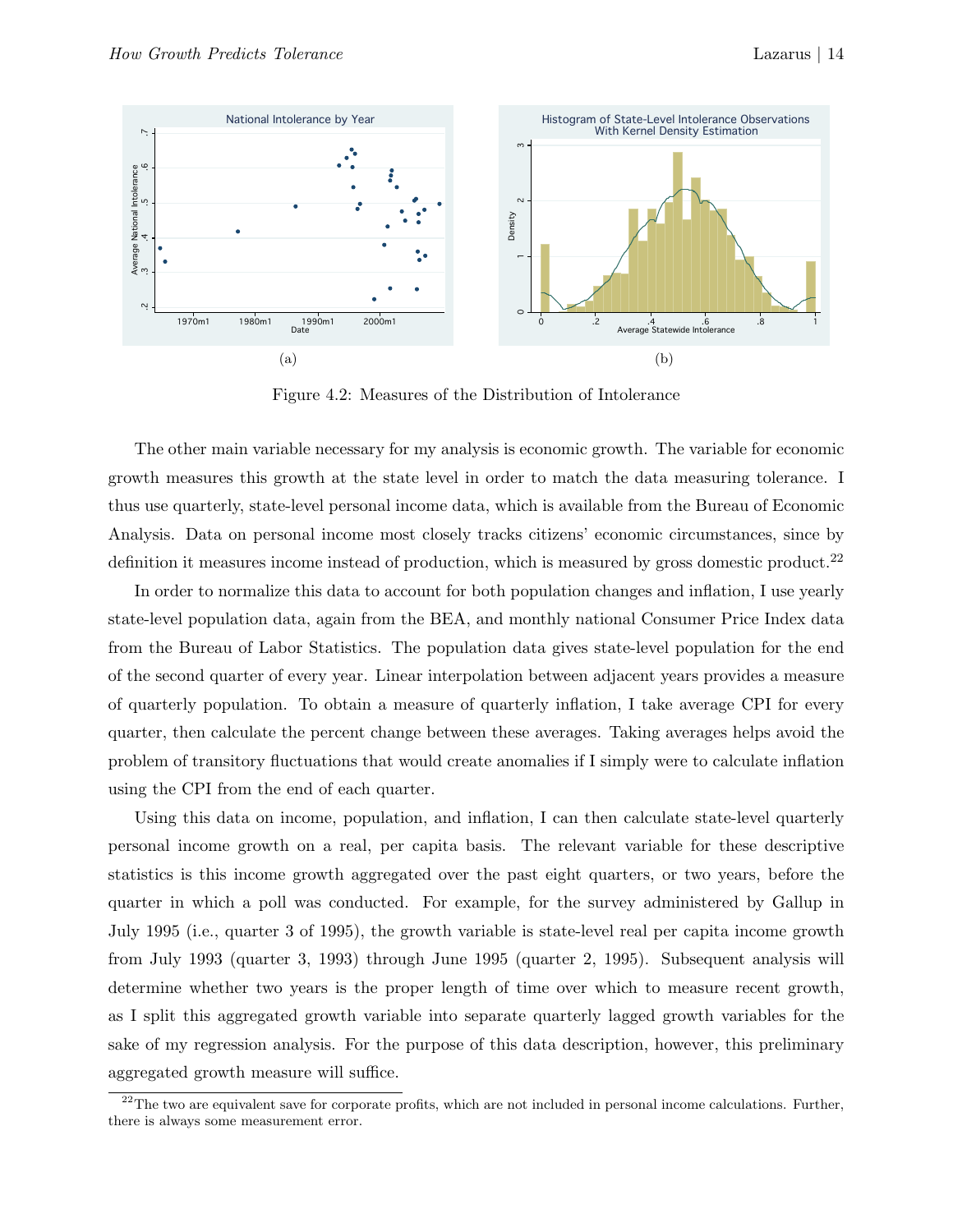Of the 41 polls that have asked the relevant question measuring tolerance, there are 32 for which there are data on each respondent's state and on income growth.<sup>23</sup> For these 32 polls, there are responses from an average of roughly 46 states per poll, giving 1487 observations (one for each state in each poll). On average, 27.6 individuals were surveyed per state per poll.

In order to more fully characterize the data, see Table 4.1 for a set of summary statistics on the two main variables of interest. The negative correlation between intolerance and growth is a preliminary indication that growth does lead to increased tolerance, but its low absolute value indicates that I must conduct further analysis to be certain about this relationship.

| Summary Statistics for Intolerance and Growth |                      |                  |                                 |      |       |  |  |  |
|-----------------------------------------------|----------------------|------------------|---------------------------------|------|-------|--|--|--|
| Variable                                      | N                    | Mean             | $\sigma$                        | Min. | Max.  |  |  |  |
| State-Level Intolerance                       |                      | 1487 0.511 0.200 |                                 |      |       |  |  |  |
| Eight-Quarter Real Growth                     |                      |                  | 1487 0.0391 0.0318 -0.121 0.167 |      |       |  |  |  |
|                                               | Correlation: -0.0669 |                  |                                 |      |       |  |  |  |
| National Intolerance                          | 32                   |                  | $0.468$ $0.116$ $0.224$         |      | 0.654 |  |  |  |

#### Table 4.1

Figure 4.3 shows two measures of the relationship between growth and intolerance. First, Figure 4.3a shows a scatter plot of each statewide tolerance data point in one poll versus corresponding income growth, with OLS linear fit. The relationship is clearly quite noisy at this basic level, although the linear fit once again shows a significant negative relationship; the coefficient on growth is  $-0.421$  (s.e.  $= 0.163$ ), which is significant at the 95% level and indicates that a 1 percentage point increase in growth decreases intolerance by  $.421$  percentage points.<sup>24</sup> Further regression analysis in Section VI will more fully reveal the nature of this relationship, but as it stands here, there is in fact a significant negative relationship between growth and intolerance toward immigrants; a 15 percentage-point decrease in growth, for example, would correspond to a 6.3 percentage-point increase in intolerance. The  $R^2$  value is 0.0038.

Next, Figure 4.3b splits the growth variable out into individual quarterly growth and shows the cross-correlation between intolerance and lags of quarterly growth. The correlation is significant and negative for the first two quarterly lags but then damps quickly, and aside from some apparent outliers, is mostly insignificant for further lags.<sup>25</sup>

<sup>&</sup>lt;sup>23</sup>In addition to the six surveys that did not record data on a respondent's state, I also do not have growth data corresponding to the three most recent polls, starting in April 2010. This is because there is no population data for 2010, and it is thus impossible to calculate per capita income.

 $24$ Note, however, that in addition to the lack of controls in this regression, I used no correction for heteroskedasticity in the error term; this regression represents a very simple first pass at analyzing a complex problem.

 $^{25}$ This indicates that perhaps looking at 8 quarters of growth, as we have done to this point, has been too long a timeframe of analysis. This could mean that the relationship between growth and tolerance is actually stronger than as examined here, given that the higher lags could have damped the apparent correlation. This analysis suffices for now, however, given that this has simply been a preliminary characterization of the data.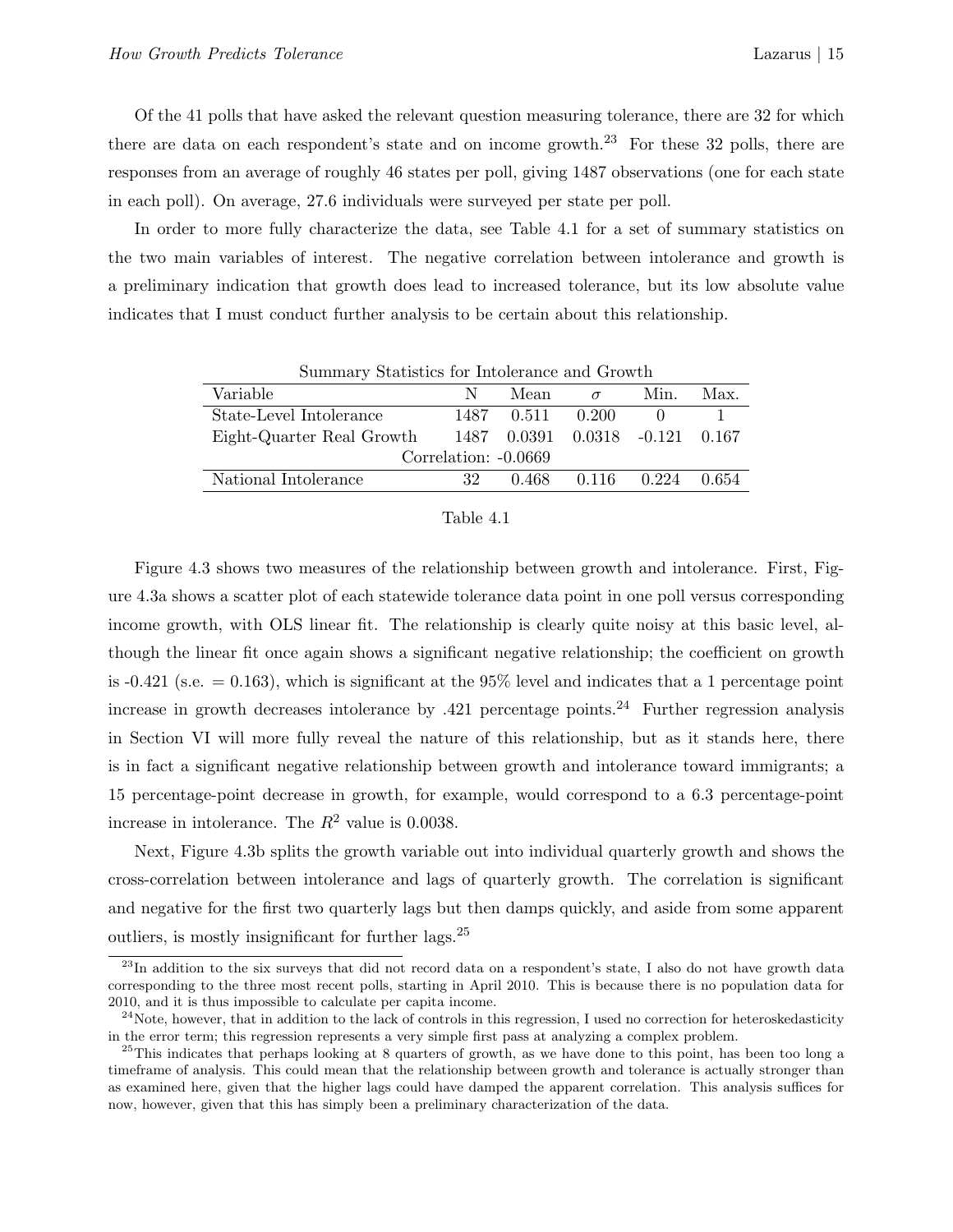

Figure 4.3: Measures of the Relationship Between Growth and Intolerance

The main data, in sum, seem to show a negative relationship between growth and intolerance – and thus a positive relationship between growth and tolerance – on the state level. This relationship is as yet, however, quite noisy, and the methods heretofore used to analyze the relationship have been relatively crude.

Aside from these two main variables of interest, I will use the following control variables in regressions for intolerance:

- 1. An indicator variable coding for question wording. Most polls ask, "Should immigration be kept at its present level . . . ," but some ask, "Should legal immigration be kept at its present level. . . ." The variable henceforth referred to as "legal dummy" is equal to 1 when the word "legal" is included in the question, and 0 otherwise.
- 2. Dummy variables for each polling organization.
- 3. Dummy variables for each state.
- 4. Seasonal (quarterly) dummy variables.
- 5. Linear time trend.<sup>26</sup>
- 6. State-by-state linear time trends, to try as an alternative to the overall linear trend.
- 7. Statewide demographic controls among respondents on each poll, as follows:
	- (a) Percent white and percent black.
	- (b) Average age.
	- (c) Percent college graduates.
	- (d) Percent Democrat, percent Republican, and percent independent.<sup>27</sup>

 $^{26}$ I do not include higher-order time trends so as to avoid in-sample overfitting.

 $27$ In addition, not every survey asked the same demographic questions, so there are also numerous other control variables available for only a subset of the polls: percent Hispanic or Latino, percent urban, percent married, percent with children under 18, and percent Protestant and Catholic. These are all potentially significant in explaining a state's intolerance level on a particular poll, but they all restrict the sample quite significantly and systematically, in that many of their missing observations come from the beginning of the sample period. Accordingly, I did not use them in my principal analysis, although I did check for the robustness of my results to their inclusion.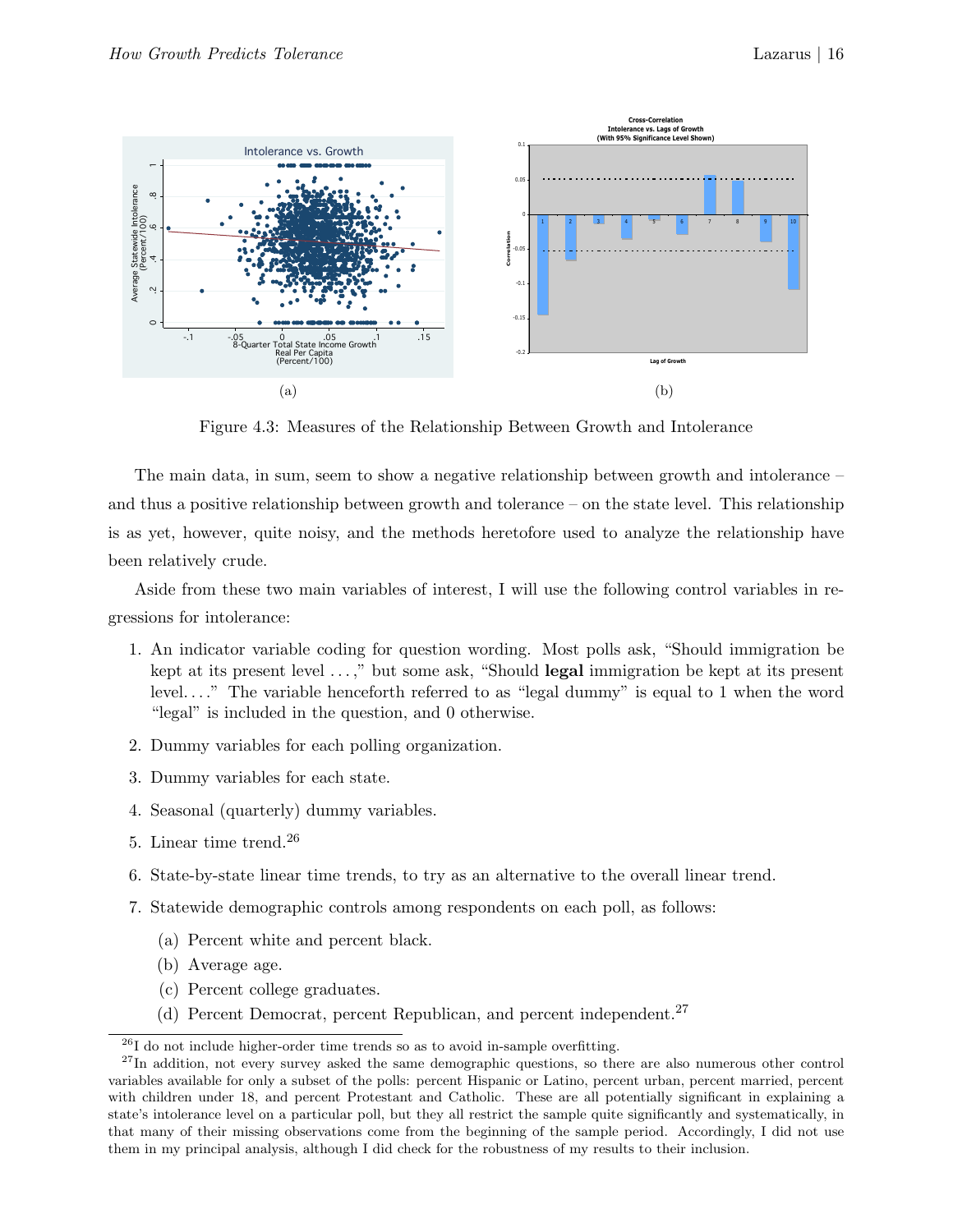In addition to demographic controls obtained from the polling data, I could have used stateby-state demographic data obtained from the decennial Census. This would, however, have posed problems with endogeneity, as it is quite possible that state demographics (especially the proportion of immigrants) have a dynamic relationship with intolerance and growth. Accordingly, I use the state dummies to proxy for these state-by-state differences while minimizing the problem of endogeneity.<sup>28</sup>

Given considerations of space, I omit summary statistics for these control variables; their significance in this analysis lies not in their individual characteristics, but rather in their effects on the regression results. I thus move now to this regression analysis.

## V. Method of Analysis

Given that my analysis attempts to explain variations in intolerance through variations in growth, the most appropriate model to use is a distributed lag model with lags of quarterly growth as the main dependent variables. Running vector autoregressions would be ideal, but the nature of the data does not allow for VARs; there are often large gaps in time between polls, which means including lagged intolerance in a model for intolerance is nearly impossible. I impose no structure (e.g., polynomial distributed lags) on the coefficients of the distributed lag model, as I have no prior belief about the form such a structure must take given that this subject of analysis is quite atypical.

The first problem to consider in my analysis involves the nature of the data proxying for intolerance. Since this intolerance variable represents a proportion, a model estimated using ordinary least squares would be inappropriate; we likely do not want to assume that growth has a constant effect on intolerance across the [0,1] range of intolerance values (especially given the concave functional form in Model 1 proposed above), and more importantly, there is no way to interpret predicted values of tolerance outside of the [0,1] range.

The most common solution to this problem involves applying a logit transformation of the following form to this fractional data:

$$
logit(intol) = \ln\left(\frac{intol}{1-intol}\right)
$$
\n(5.1)

where *intol* is the statewide proportion of respondents in a particular poll who would like immigration to be decreased. This transformation cannot, however, be performed for 0 or 1 values of *intol*. Given that there are 76 such observations, this would be a significant limitation. Thus a better solution, as detailed in Papke and Wooldridge (1996), is to estimate a logistic regression model on untransformed

<sup>&</sup>lt;sup>28</sup>It is true that this endogeneity problem could also manifest itself in the use of the demographic controls from the polls, but not to the same extent; those polls' demographics have more to do with who was sampled from each state, which directly causes differences in observed intolerance, than they have to do with the actual state demographics.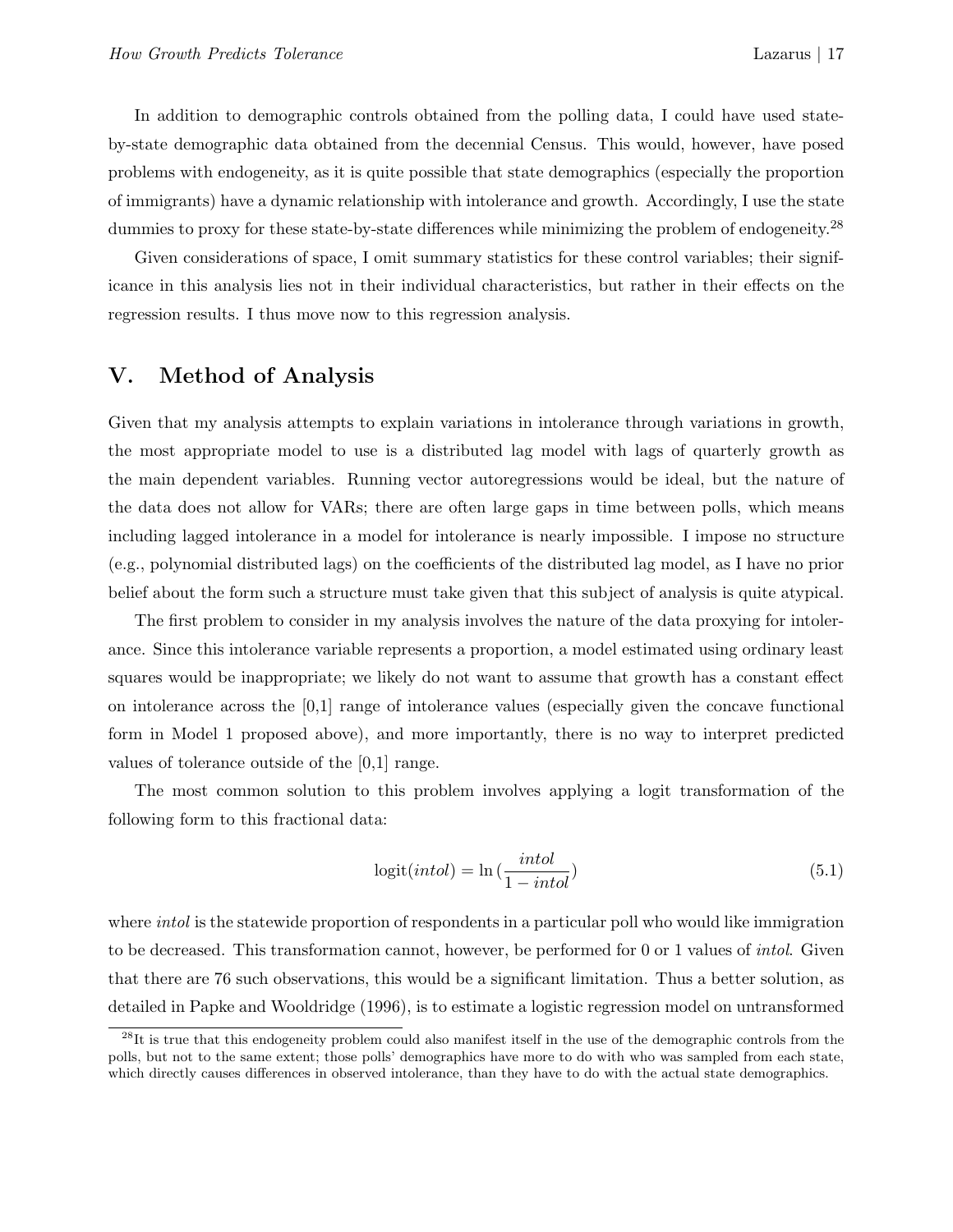*intol* values. That is, I perform the following regression:

$$
intol_{i,t} = \frac{1}{1 + e^{-z_{i,t}}}
$$
\n(5.2)

where 
$$
z_{i,t} = \beta_0 + \beta_1 \text{growth}_{i,t-1} + \ldots + \beta_{\tau} \text{growth}_{i,t-\tau} + \gamma \underbrace{X_{i,t}}_{\substack{\text{Control} \text{variable} \text{vectors}}} \tag{5.3}
$$

Note that 5.2 can be rewritten in terms of the log-odds ratio expressed in 5.1:

$$
\ln\left(\frac{intol_{i,t}}{1-intol_{i,t}}\right) = z_{i,t} \tag{5.4}
$$

This means we effectively perform the same transformation in 5.2 as in 5.1, and the right-hand side expression in 5.2 can only take values on the  $(0, 1)$  range. But in the case of 5.2, no problem arises from allowing *intol* observations to be 0 or 1 even if the function on the right is constrained to lie strictly between 0 and 1; this is a regression framework in which our estimates will necessarily have some residual, and there is no conceptual problem with performing a linear projection of the vectors with 0 and 1 values of intolerance onto a line with intolerance levels strictly between 0 and 1. Thus I estimate this logistic model, which assumes a binomial distribution of the *intol* variable, to obtain the coefficients in 5.3. This is equivalent to a generalized linear model with a binomial distribution and logit link function.

The model is estimated using maximum likelihood. This is implemented in practice using an iteratively reweighted least squares algorithm, since estimates obtained via IRLS are identical to those obtained by maximizing the likelihood function.<sup>29</sup>

My other regression specifications – using analytical weights and the robust variance estimator – are included due to the nature of the data. The weights are necessary given that my *intol* observations are actually averages over a variable number of individual responses. The number of survey respondents per state per poll ranges from 1 to 813, and clearly the average over 813 observations is more precisely measured than the average over 1 observation. Thus we assume the variance of the  $j^{\text{th}}$  observation is  $\frac{\sigma^2}{w_j}$ , where  $w_j$  are the regression weights, and  $w_j \propto n_j$ , the number of observations over which j is averaged.<sup>30</sup> Then the IRLS algorithm calculates arg min β  $\stackrel{N}{\blacklozenge}$  $j=0$  $w_j \left| intol_j - infol_j(\beta) \right|$ 2 iteratively, where  $\beta$  is the vector of coefficients on the right-hand side of 5.3.

Note that this weighting procedure has the capacity not only to change the variance estimates but also the coefficients' point estimates, as the more precisely measured observations (i.e., the ones averaged over more survey respondents) are weighted more heavily. In practice, this means

 $^{29}$ I will later need the maximized value of log likelihood for information criterion values, and so I also re-estimate the models using Newton-Raphson optimization of the log likelihood to obtain these values. Conceptually, however, it is easier to think of the model in terms of IRLS, and IRLS is also more typical of GLM estimation.

<sup>&</sup>lt;sup>30</sup>We do not have  $w_j = n_j$  because the  $w_j$ 's are rescaled to sum to the number of observations in the regression.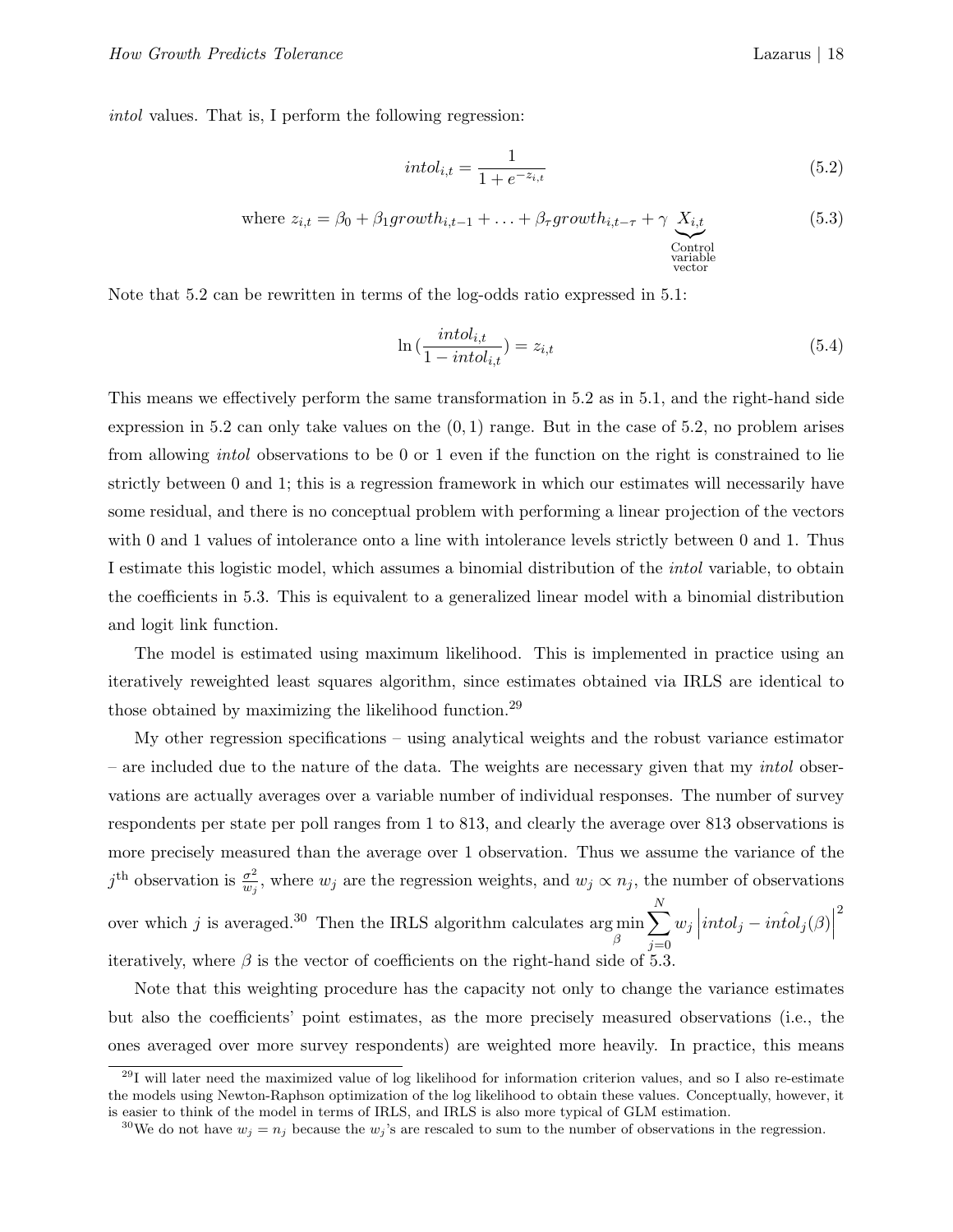that larger states are weighted more heavily, since the number of individuals surveyed increases with state population in general. So if the coefficients' point estimates change in this weighting procedure, then the standard regression assumption that the coefficients are invariant across observations (i.e., states) is violated, since different state-by-state weightings produce different estimates. This does not, however, pose a large problem to my analysis; I am attempting to find the average effect of an  $x$ percent change in growth on intolerance, across all states, which is what we obtain in this regression even if the coefficients are not constant across states.<sup>31</sup>

I then use the robust variance estimator (i.e., the Hubert-White, or "sandwich," estimator) to correct for any leftover variance heteroskedasticity. Using both the analytical weights and the sandwich estimator is more efficient in obtaining variance estimates than using just the sandwich estimator by itself; we know precisely the form of the heteroskedasticity that averaging over different numbers of observations causes, and so more efficient variance estimates are obtained by accounting for this heteroskedasticity before applying the sandwich estimator. But the sandwich estimator is necessary because we must assume that not all of the original heteroskedasticity in variance is accounted for by the aforementioned differences in measurement precision; there are likely differences across time, across states, and across polling organizations. Further, if we believe that the regression model might be misspecified (e.g., we are missing certain explanatory variables), then the robust variance estimator gives more efficient variance estimates (Sribney, 1998). This is almost certainly the case here, as this is a nontraditional model with no clear "true" model we know of. So after parameterizing the initial variance values by using the analytical weights specified above, I calculate the final variance estimates using this robust variance estimator.

In terms of the interpretation of the regression output, Equation 5.4 implies that a one-unit change in, for example,  $growth_{i,t-1}$  entails a  $\beta_1$  change in the log-odds ratio in the left-hand side of 5.4, and so on for the other right-hand side variables. To more clearly see the effect of a one-unit change in the right-hand side variables on intolerance in this model, we can take the derivative of 5.2 with respect to  $growth_{t-1}$  and obtain:

$$
\frac{\text{dintol}}{\text{d}growth_{t-1}} = \frac{\text{d}z}{\text{d}growth_{t-1}} \frac{e^{-z}}{(1 + e^{-z})^2} \tag{5.5}
$$

$$
= \beta_1 \frac{1}{1 + e^{-z}} \frac{e^{-z}}{1 + e^{-z}}
$$
\n(5.6)

$$
=\beta_1\text{intol}(1-intol)
$$
\n(5.7)

This is generalizable to all other variables on the right-hand side of 5.3. This makes it quite apparent that a negative growth coefficient would imply a negative change in intolerance given an increase in

<sup>31</sup>I could, alternatively, put a state dummy <sup>∗</sup> *growth* variable for every state in every regression and then average over their coefficients, which would mean the assumption of constant coefficients would not be violated. This would, however, require using up 50 extra degrees of freedom in every regression, and so it does not seem worthwhile to implement this given that the only downside to the current method is the violation of an assumption that is relatively unimportant to this analysis.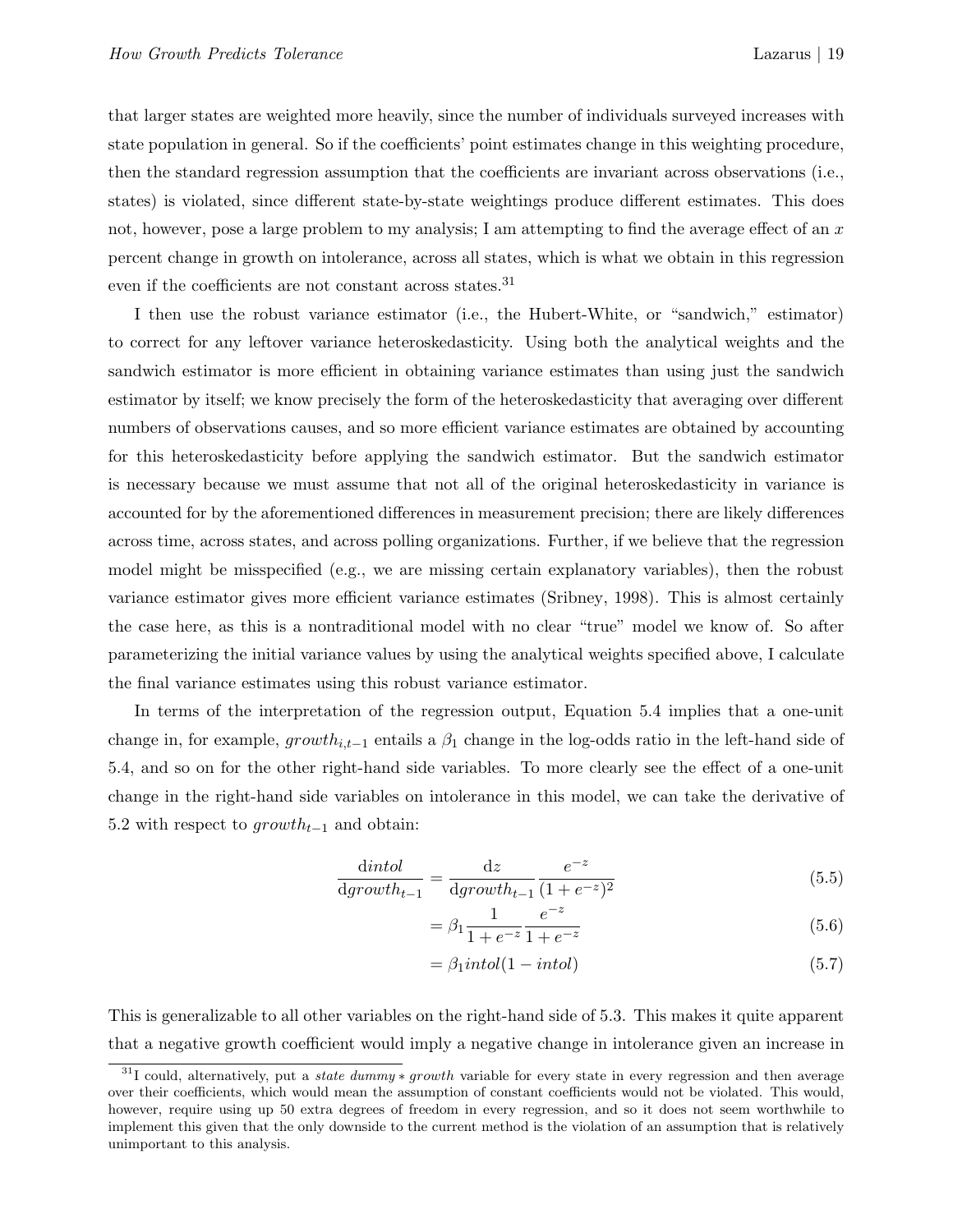growth, which would accord with this paper's hypothesis.

The last issue to consider is model selection. That is, which variables on the right-hand side of Equation 5.3 should be included in our model? To obtain the answer to this question, I wrote a simple algorithm to conduct regressions with all possible combinations of variables (varying both the number of lags of growth and the set of control variables) and computed the Akaike Information Criterion for each regression:  $AIC = \frac{-2 \ln L + 2k}{N}$ , where  $\ln L$  is the log likelihood (computed via the Newton-Raphson optimization),  $k$  is the number of parameters in the model, and  $N$  the number of observations (Akaike, 1973). The log likelihood term makes the AIC decrease as goodness of fit increases, while the k term makes the AIC increase as more degrees of freedom are used by extra explanatory variables. Thus we look for the model with the lowest AIC. Division by  $N$  allows for comparability between models with different numbers of observations, as is often the case here given that certain demographic variables are only available in a subset of the of overall set of polls. I use the AIC as opposed to other information criteria because the AIC is designed to be asymptotically optimal (efficient and unbiased) in selecting the best model when none of the models being examined is the true model (Yang, 2005). As previously discussed, this is likely the case here, given that this is a nontraditional subject of analysis with an unknown true model. I thus begin my analysis agnostic about the variables to include in the regression model, and allow the AIC to select the one that maximizes the tradeoff between goodness of fit and parsimony.

### VI. Results

#### i. The Effects of Growth on Intolerance

Table 6.1 shows the main set of regressions for intolerance, with the final regression in the table being the one that minimizes AIC. Controls are also added to the regressions, from left to right, in the optimal order as selected by AIC. The coefficient on growth is highly significant and negative for all regressions, including Regression 6, which is the AIC-minimizing regression. The AIC for a regression on a constant (Regression 1) is higher than that for a regression with growth, so adding in the lagged growth variable does add significant explanatory power to the model. This one lag of growth is, however, the only one that lowers the AIC; all subsequent growth variables added to the regression do not increase the regression's goodness of fit enough to offset the degree of freedom loss, and so the best model is one in which only one growth variable is included. But this one lag of growth does have a significantly negative relationship with intolerance, as hypothesized by the models introduced in Section III. It is thus clear that these models must likely be quite short-term in nature, as the effect of a change in growth on intolerance occurs on quite a short time frame. Note, however, that even though these regressions only include one lag of growth, income growth is a highly autocorrelated series, and so a change in one quarter's growth likely has effects on intolerance beyond one quarter due to feedback effects in growth (which are not explicitly modeled here).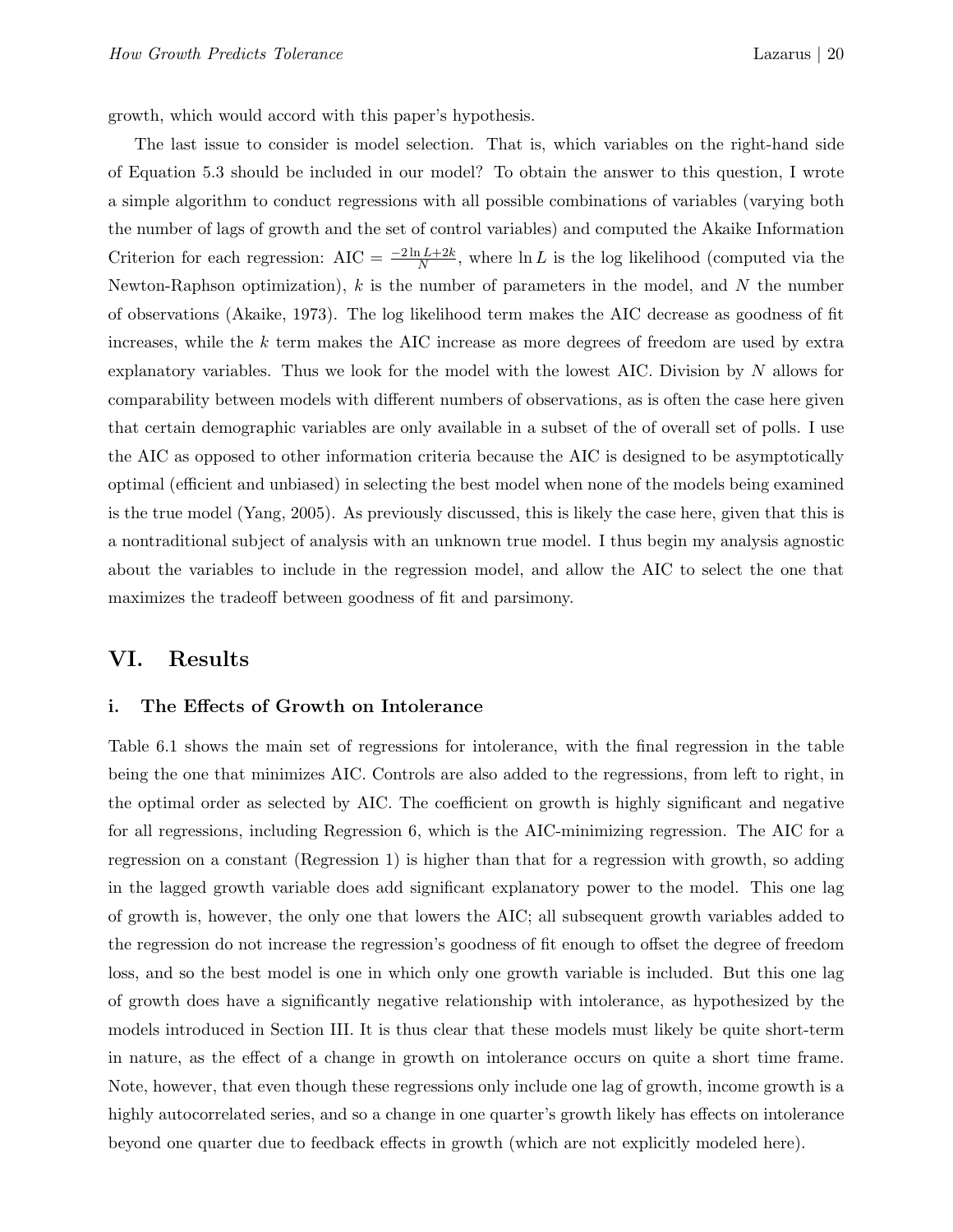| Regressions for Statewide Intolerance |                  |                   |                   |            |                  |            |  |  |  |
|---------------------------------------|------------------|-------------------|-------------------|------------|------------------|------------|--|--|--|
| Variable                              | $\left(1\right)$ | $\left( 2\right)$ | $\left( 3\right)$ | 4)         | $\left(5\right)$ | (6)        |  |  |  |
| Lag 1 growth                          |                  | $-9.47***$        | $-9.07***$        | $-7.20***$ | $-7.73***$       | $-8.38***$ |  |  |  |
|                                       |                  | (2.24)            | (2.12)            | (2.07)     | (1.99)           | (2.01)     |  |  |  |
|                                       |                  |                   |                   |            |                  |            |  |  |  |
| "Legal" dummy                         |                  |                   | $-0.25***$        | $-0.38***$ | $-0.49***$       | $-0.56***$ |  |  |  |
| Linear trend                          |                  |                   |                   | $0.002***$ | $0.004***$       | $0.005***$ |  |  |  |
| % College grads                       |                  |                   |                   |            | $-1.15***$       | $-1.12***$ |  |  |  |
| % White                               |                  |                   |                   |            |                  | $0.50***$  |  |  |  |
| AIC                                   | 0.9545           | 0.9478            | 0.9454            | 0.9445     | 0.9421           | 0.9407     |  |  |  |
| $N = 1487$                            |                  |                   |                   |            |                  |            |  |  |  |

| Table 6.1 |  |
|-----------|--|
|-----------|--|

Robust standard errors in parentheses \*\*\* p<0.01, \*\* p<0.05, \* p<0.1

The other variables' coefficients in Table 6.1 are all highly significant, as would be expected given that the model selection criteria is based on goodness of fit. The direction of each control variable's coefficient also matches up with expectations. Asking about "legal" immigration versus simply immigration overall makes people less intolerant of immigration; there is a slight upward trend in intolerance; increasing the number of college graduates sampled reduces observed intolerance; and sampling more non-minorities (i.e., whites) increases intolerance. The absolute value of the growth coefficient is significantly larger than those of the control variables, meaning that observed intolerance is much better predicted by the state of the economy than by the survey sample.<sup>32</sup>

These ordinal rankings of the size of the coefficients' absolute values do not, however, fully illuminate the true size of the effect of the right-hand side variables on intolerance. We can get an idea of the actual size of the effect of a change in growth on intolerance by using Equation 5.7, which allows us to examine the effect of a change in growth across the  $[0, 1]$  range of *intol* values by taking the following derivative:

$$
\frac{\text{dintol}}{\text{d}growth}_{t-1} = \beta_1(\text{intol})(1 - \text{intol})\tag{6.1}
$$

$$
= -8.38(intol)(1-intol)
$$
\n(6.2)

If we assume that *intol* is at its sample mean  $(0.504)$ , then  $\frac{dintol}{dgrowth_{t-1}} = -8.38(0.504)(1 - 0.504)$  $-2.09$ . This is an estimate for  $\beta$  in a traditional sense, in that it tells us the actual effect of a change in growth on intolerance. It is inappropriate to say that this approximates the change in intol given a one-unit change in growth, however, since this is simply the value of the derivative at  $intol = 0.504$ ; given the functional form of the regression model, as intol changes, then this derivative changes too. So this derivative is an estimate of the change in intolerance given an infinitesimal change in growth.

 $32$ The fact that the survey coefficients are significant, however, shows that these polls are not entirely robust to sampling effects.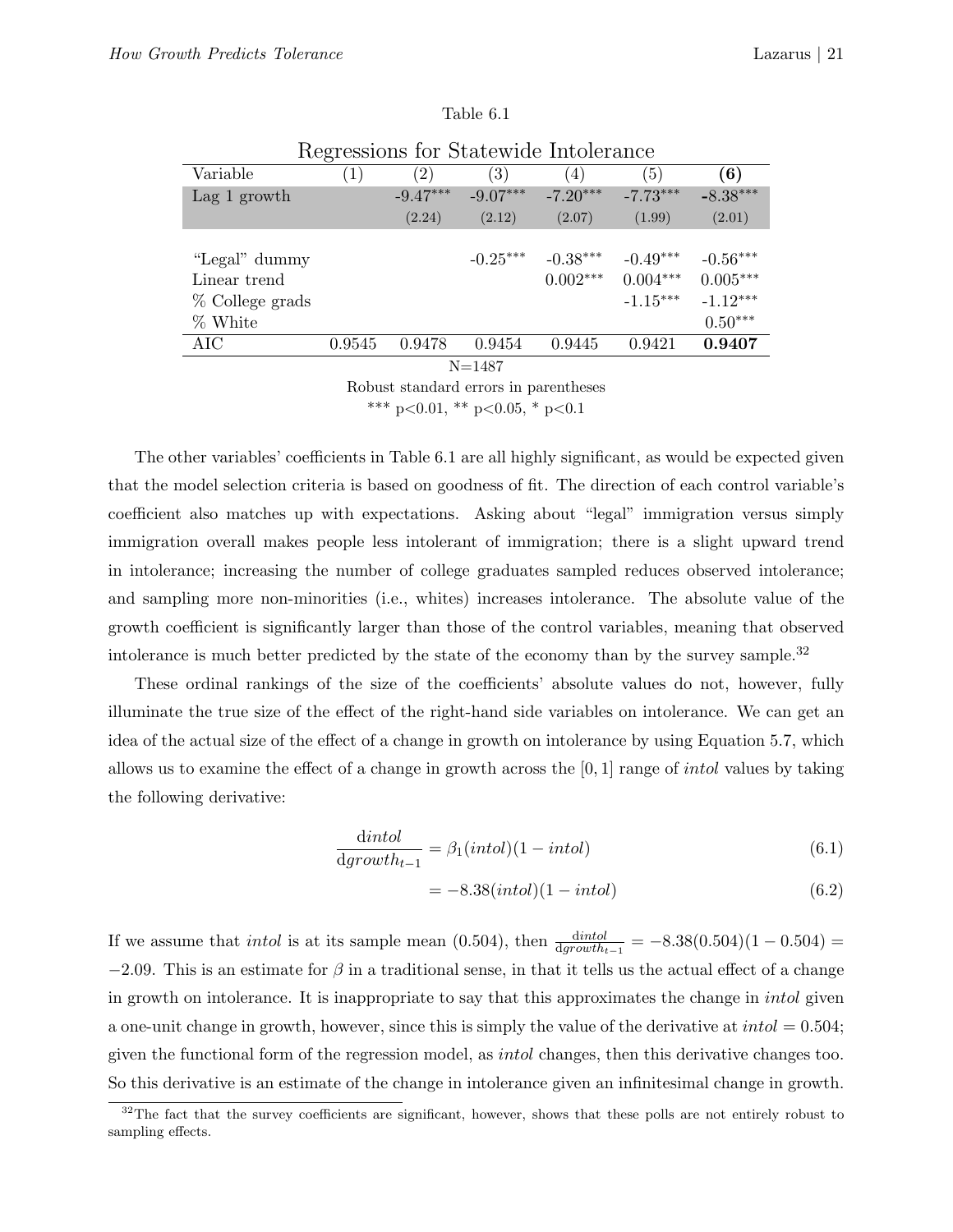The logistic regression specification also dictates that the absolute value of this derivative is largest at intol = 0.5; the derivative  $-8.38(intol)(1-intol)$  is a positive parabola with roots at intol = 0, 1, so the minimum occurs at  $intol = 0.5$ . Thus the value of -2.09 is very close to the absolute maximum derivative value given that it was calculated for  $intol = 0.504$ .

This derivative analysis sheds light on the effects of an infinitesimal change in growth on intolerance, but what about the effects of a larger change in growth? If we integrate Equation 6.2 over growth, we can obtain a direct estimate of how much intolerance changes for any given change in growth. This integration simply brings us back to the original model, which is intuitive given that I differentiated in terms of growth to get to Equation 6.2 and am now integrating back over growth:

$$
\int_{g_1}^{g_2} -8.38(intol)(1-intol) \, \mathrm{d}g\, \mathrm{r} \, \mathrm{outh}_{t-1} = \int_{g_1}^{g_2} -8.38 \frac{e^{-z}}{(1+e^{-z})^2} \, \mathrm{d}g\, \mathrm{r} \, \mathrm{outh}_{t-1} \tag{6.3}
$$
\n
$$
= \int_{g_1}^{g_2} -8.38 \frac{e^{-(\beta_0 - 8.38 \, \mathrm{g}\, \mathrm{r} \, \mathrm{outh}_{t-1} + \gamma X_t)}}{\left[1 + e^{-(\beta_0 - 8.38 \, \mathrm{g}\, \mathrm{r} \, \mathrm{outh}_{t-1} + \gamma X_t)}\right]^2} \, \mathrm{d}g\, \mathrm{r} \, \mathrm{outh}_{t-1}
$$

$$
(6.4)
$$

$$
= \frac{1}{1 + e^{-(\beta_0 - 8.38 \text{growth}_{t-1} + \gamma X_t)}} \Big|_{growth_{t-1} = g_1}^{g_2}
$$
(6.5)

where  $g_1$  is the starting growth level and  $g_2$  is the end growth level. If we assume, for example, that all right-hand side variables in Regression 6 are at their average levels (so  $g_1$  is at the mean level of growth, which is 0.0044, or 0.44% real quarterly growth), then we can track the effects of changes in growth on intolerance by plugging in different values for  $g_2$ . If, for example, growth increases by one standard deviation (0.0116), then  $g_2 = 0.0044 + 0.0116 = 0.016$ . Using Equation 6.5 and plugging in our estimated values for  $\beta_0$  and  $\gamma$  along with the mean values for the X variables, working out the algebra shows that this one-SD increase in growth decreases intol by 0.024, or 2.4 percentage points. Subjectively speaking, this is not very economically significant, as few would notice a change in intolerance of only 2.4 percent of the population.

If we assume, however, that we can extrapolate out well beyond one standard deviation, then a change in growth can have quite an economically significant effect on intolerance. Assume now that growth decreases by 5 standard deviations, as can happen in a severe recession. Plugging in this new number for  $g_2$ , the new change in *intol* is 0.118, or 11.8 percentage points. This would be quite a significant change, as it would represent nearly 12 percent of the population demanding less immigration. This could have significant effects on policymaking.<sup>33</sup> So given certain initial state and functional form assumptions, these results show that a change in income growth can have significant effects on attitudes toward immigration.

An initial examination of whether we can, in fact, extrapolate these conclusions out past a one-

<sup>&</sup>lt;sup>33</sup>This is especially true given that in reality, the population willing to change its immigration preferences might be comprised largely of swing voters.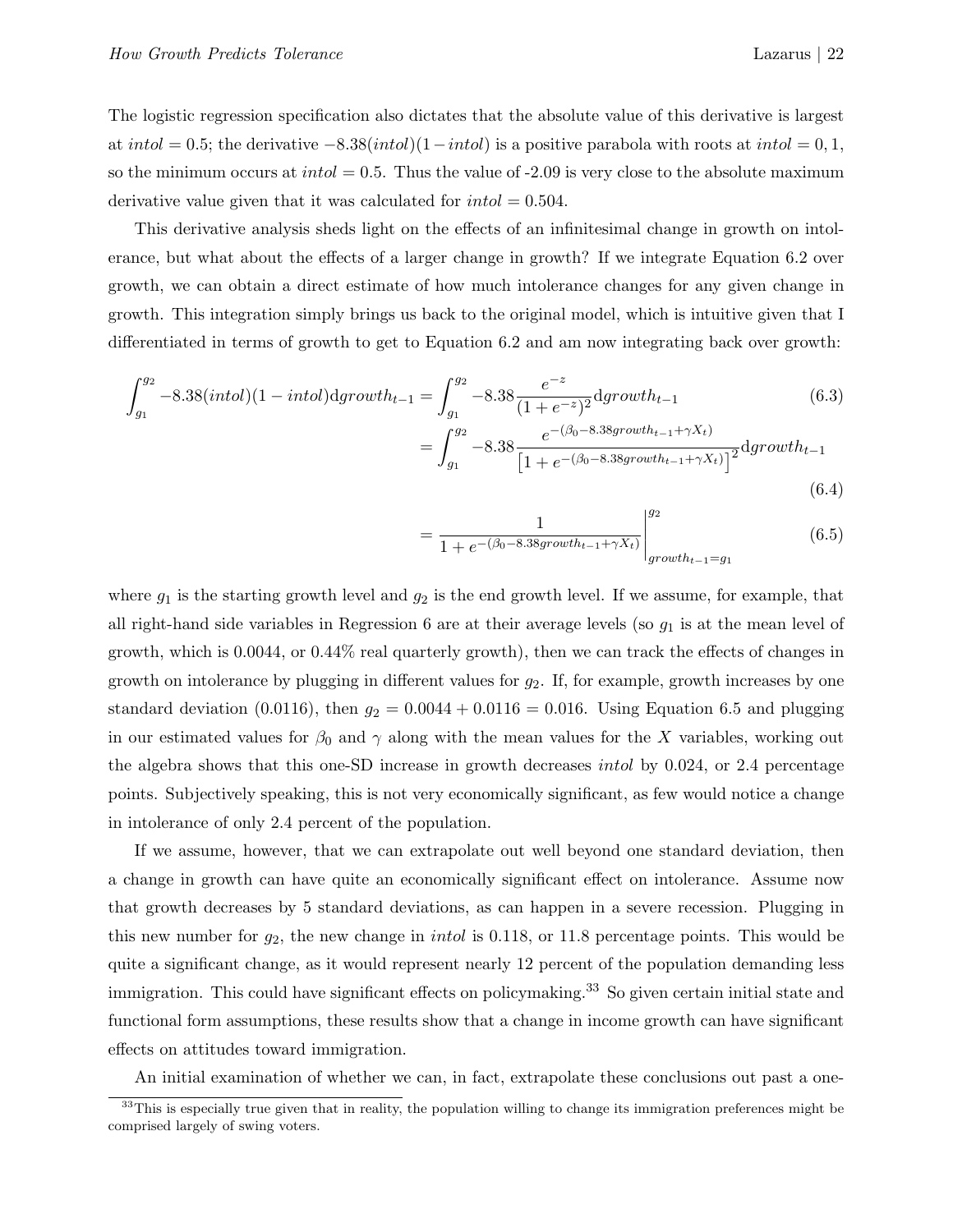SD change in growth is promising. I performed the main regression (Regression 6) with all the same specifications, except for the restriction that  $|growth_{t-1} - growth_{t-2}| > \hat{\sigma}_{growth}$ ; that is, I performed the same regression with the restriction that there had to be at least a one-SD change in growth between quarter  $t - 2$  and quarter  $t - 1$ . It would have been ideal to test this for greater changes in growth (e.g., for a 5 standard deviation change), but even using a two-SD restriction overly restricts the sample to  $N = 188$ . As it stands using the one-SD restriction,  $N = 602$ . And the results from this regression are nearly identical to the ones from the original regression, as the coefficient on lag 1 growth is -8.33, which is again significant at the 1 percent level. Thus there is evidence that truly significant changes in attitudes toward immigration can come about as a result of changes in growth.

Continuing with further analysis, Table 6.2 shows the results of conducting the same regressions (with the same optimized controls) while adding increasing numbers of lagged growth variables on the right-hand side of the regression. The results show that despite the fact that the optimal regression as selected by AIC includes only one lag of growth, there is still a significant relationship between growth and intolerance beyond one lag. This relationship is, as before, negative for every significant coefficient. There are multiple significant growth coefficients in every regression up through the one with 10 lags of growth on the right-hand side; beyond that point, controlling for further lags reduces the absolute value of many of the coefficients' estimates below the point of significance at the 5% level. The coefficient on lag 1 growth, however, remains significant for every regression. Thus this provides further evidence of the significantly negative relationship between growth and intolerance.

Table 6.3 shows the effects of adding other control variables to the regression. This is useful because certain controls are arguably theoretically necessary despite the fact that the AIC did not select them to be included in the optimal model. The state dummies, for example, control for various state-by-state differences that might have effects on the level of intolerance, all of which were previously unaccounted for. The AIC likely did not select them to be included in the final model, however, because of the degree of freedom restrictions imposed by their inclusion, as there are 51 state dummies (with Washington, D.C.). The same can be said of the polling organization dummies, which control for differences in sampling methods. For the sake of simplicity, the coefficients on the controls have been omitted. The only controls with any real effect on the magnitude of the growth coefficient are the quarterly dummies, which shows that there are seasonal changes in intolerance. It is clear that the significance of the growth coefficient is robust to all controls included here.

The growth coefficient was also robust to the inclusion of the numerous other control variables (with fewer observations), and the results of these analyses are omitted here for considerations of space. I also ran regressions using growth  $*$  control interaction variables for all relevant controls. These results are once again omitted, as there were few significant interaction terms and the regression results generally became quite ambiguous with their inclusion; the growth coefficient, for example, became much more negative in size, while its standard error blew up to the point that it was statistically indistinguishable from 0. Joint F-tests of the growth coefficient with the interaction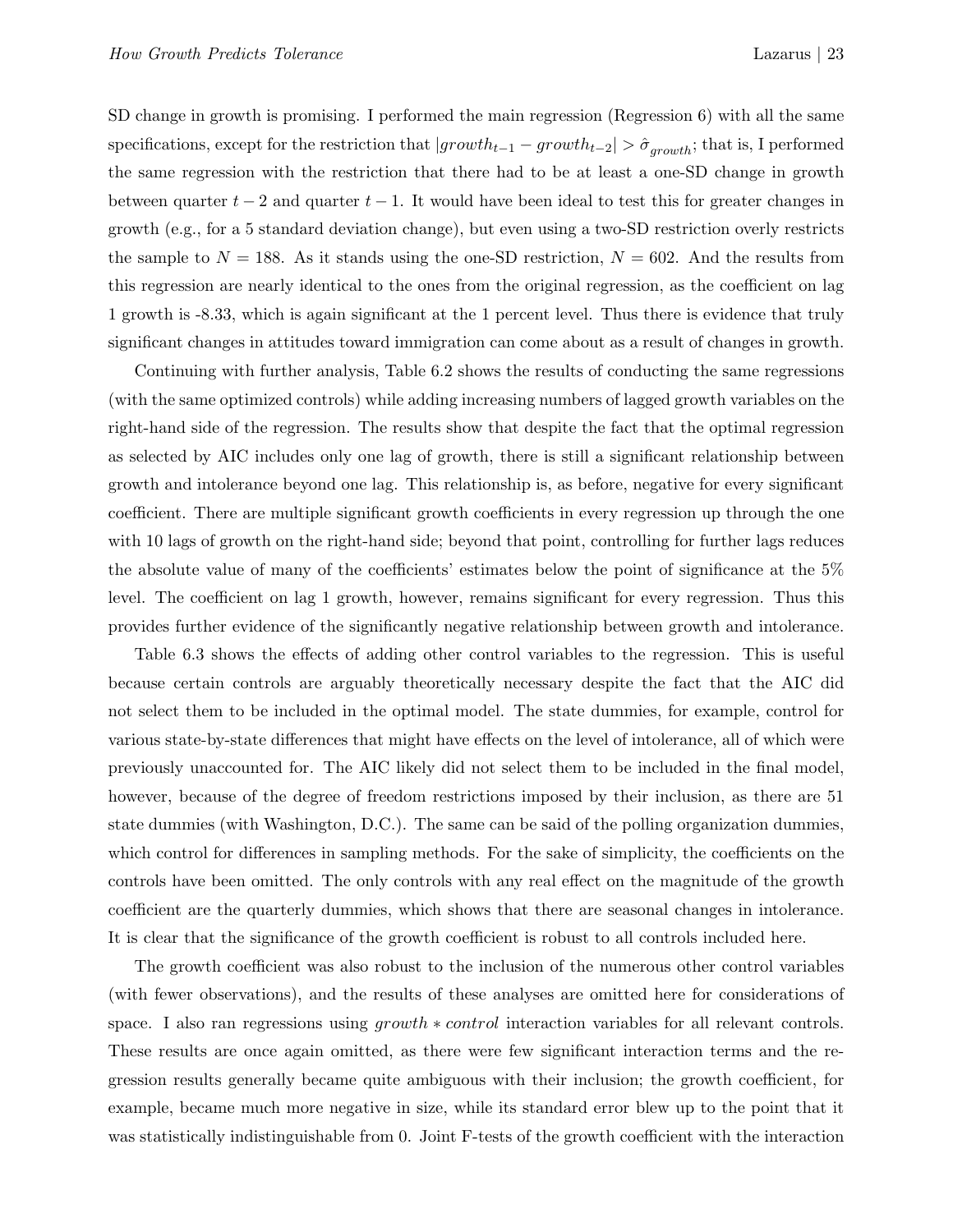| on Different Lags of Growth |            |                   |            |                   |                   |            |            |  |  |
|-----------------------------|------------|-------------------|------------|-------------------|-------------------|------------|------------|--|--|
| Variable                    | (1)        | $\left( 2\right)$ | (3)        | $\left( 4\right)$ | $\left( 5\right)$ | (10)       | (20)       |  |  |
| Lag $1$ growth              | $-8.38***$ | $-8.76***$        | $-8.88***$ | $-8.98***$        | $-9.19***$        | $-8.45***$ | $-6.41***$ |  |  |
|                             | (2.0)      | (2.2)             | (2.0)      | (1.8)             | (1.8)             | (1.9)      | (2.0)      |  |  |
| Lag 2 growth                |            | $-4.56$           | $-5.49**$  | $-4.73*$          | $-4.74*$          | $-5.08**$  | $-2.32$    |  |  |
|                             |            | (3.0)             | (2.6)      | (2.7)             | (2.6)             | (2.2)      | (2.0)      |  |  |
| Lag 3 growth                |            |                   | $-6.06**$  | $-6.00**$         | $-5.77**$         | $-5.62**$  | $-2.95$    |  |  |
|                             |            |                   | (2.8)      | (2.6)             | (2.5)             | (2.2)      | (1.9)      |  |  |
| Lag 4 growth                |            |                   |            | $-3.51$           | $-3.49$           | $-1.75$    | $-2.93$    |  |  |
|                             |            |                   |            | (2.6)             | (2.6)             | (2.2)      | (1.9)      |  |  |
| Lag 5 growth                |            |                   |            |                   | $-1.22$           | $-3.85*$   | $-3.23$    |  |  |
|                             |            |                   |            |                   | (2.0)             | (2.0)      | (2.0)      |  |  |
|                             |            |                   |            |                   |                   |            |            |  |  |
| Lag $10$ growth             |            |                   |            |                   |                   | $-5.17***$ | $-6.59***$ |  |  |
|                             |            |                   |            |                   |                   | (1.8)      | (1.8)      |  |  |
|                             |            |                   |            |                   |                   |            |            |  |  |
|                             |            |                   |            |                   |                   |            |            |  |  |
| Lag 20 growth               |            |                   |            |                   |                   |            | $-0.66$    |  |  |
|                             |            |                   |            |                   |                   |            | (2.4)      |  |  |
|                             |            |                   |            |                   |                   |            |            |  |  |
| Controls:                   |            |                   |            |                   |                   |            |            |  |  |
| "Legal" dummy               |            |                   |            |                   |                   |            |            |  |  |
| Linear trend                |            |                   |            |                   |                   |            |            |  |  |
| % College grads             |            |                   |            |                   |                   |            |            |  |  |
| % White                     |            |                   |            |                   |                   |            |            |  |  |
| $\overline{\text{AIC}}$     | 0.9407     | 0.9416            | 0.9423     | 0.9433            | 0.9447            | 0.9495     | 0.9590     |  |  |
|                             |            |                   | $N = 1487$ |                   |                   |            |            |  |  |

| Regressions for Statewide Intolerance |  |  |  |
|---------------------------------------|--|--|--|
| on Different Lags of Growth           |  |  |  |

Robust standard errors in parentheses \*\*\* p<0.01, \*\* p<0.05, \* p<0.1

coefficients, however, generally yielded significantly negative results overall. I did not run any regressions with modified forms of any the explanatory variables by, e.g., squaring them or taking their natural log, as it seemed that adding another layer of functional form possibilities was unnecessary.

Finally, I conducted a vector autoregression analysis with the available data in order to see the effects of growth on intolerance when taking into account intolerance's autoregressive effects as well as growth's feedback effects. As discussed above, the numerous gaps in time in the polling data prevented me from using this as my primary analysis. It is worth doing with the restricted set of consecutive polls, however, in order to construct an impulse response function to see how intolerance responds to an exogenous shock in growth. For this analysis, I took the log-odds ratio of intol before running the regression; even though this eliminates the 0 and 1 values of intol, it allows the VAR to be estimated in the traditional manner, using ordinary least squares. Thus I estimated a bivariate VAR with one lag of log-odds intol and one lag of growth in both the equation for log-odds intol and the equation for growth. I used no exogenous controls so as to simplify the analysis. My data is in panel form, given that I have multiple observations (one for each state) for each quarter of

#### Table 6.2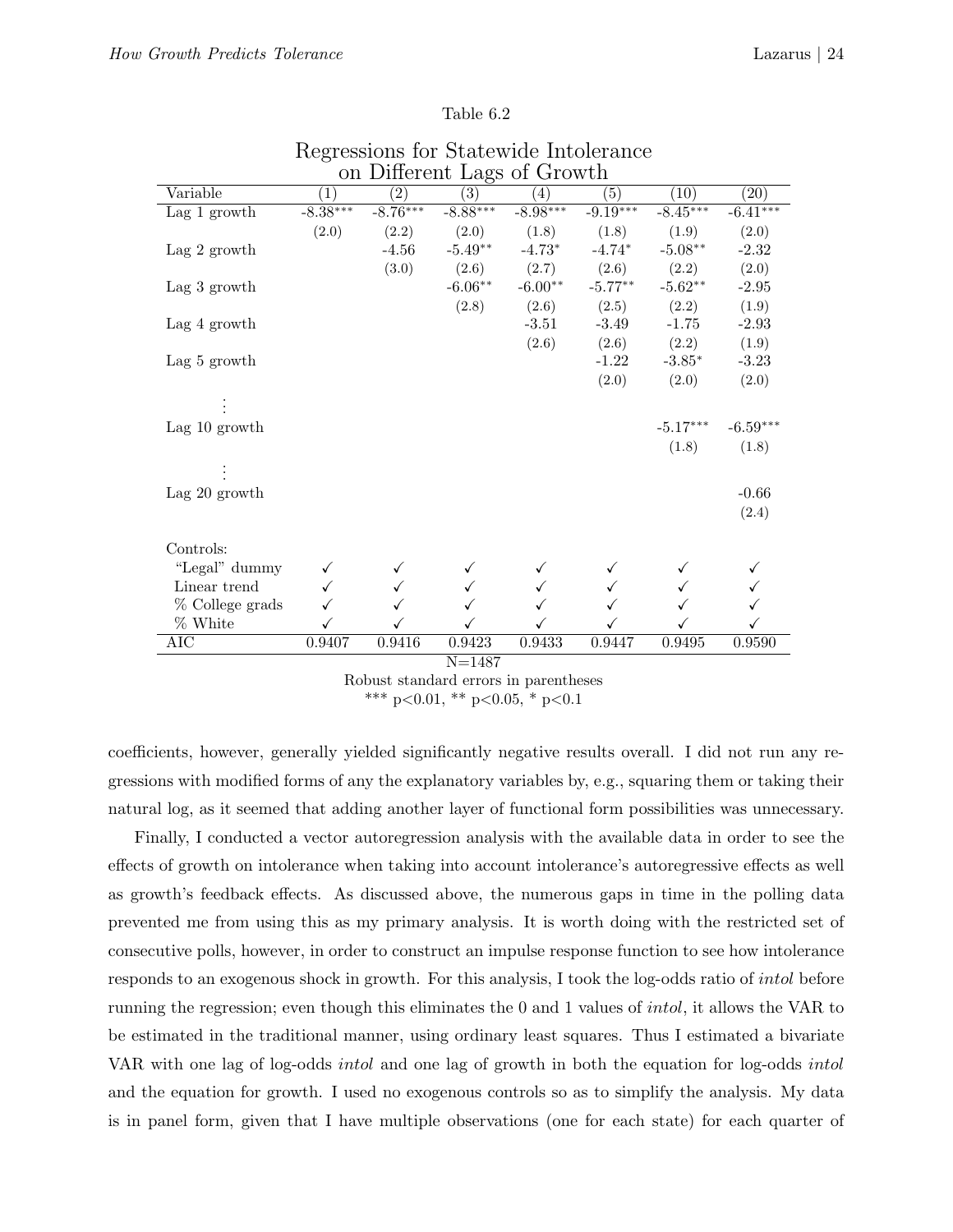| Different Controls<br>With |                       |                      |                                      |                  |                   |            |            |            |
|----------------------------|-----------------------|----------------------|--------------------------------------|------------------|-------------------|------------|------------|------------|
| Variable                   | $\left  \right $      | $\left( 2\right)$    | $\left( 3\right)$                    | $\left(4\right)$ | (5)               | (6)        | 7          | (8)        |
| Lag $1$ growth             | $-8.\overline{38***}$ | $-9.11***$           | $-9.75***$                           | $-6.03***$       | $-6.43***$        | $-6.35***$ | $-6.48***$ | $-8.46***$ |
|                            | (2.0)                 | (1.7)                | (1.9)                                | (2.0)            | (2.2)             | (2.1)      | (2.1)      | (1.9)      |
| Controls:                  |                       |                      |                                      |                  |                   |            |            |            |
| "Legal" dummy              | ✓                     |                      |                                      | ✓                |                   |            |            |            |
| Linear trend               |                       |                      |                                      | ✓                |                   |            |            |            |
| $\%$ College grads         |                       |                      |                                      |                  |                   |            |            |            |
| % White                    | √                     |                      |                                      | ✓                |                   |            |            |            |
| State dummies              |                       |                      |                                      |                  |                   |            |            |            |
| Polling org. dummies       |                       |                      |                                      |                  |                   |            |            |            |
| Quarterly dummies          |                       |                      |                                      | ✓                |                   |            |            |            |
| Average age                |                       |                      |                                      |                  |                   |            |            |            |
| % Democrat                 |                       |                      |                                      |                  |                   |            |            |            |
| $%$ Independent            |                       |                      |                                      |                  |                   |            |            |            |
| State-by-state trends      |                       |                      |                                      |                  |                   |            |            |            |
| <b>AIC</b>                 | 0.9407                | 0.9992               | 1.0016                               | 1.0037           | 1.0090            | 1.0100     | 1.0113     | 1.0762     |
| N                          | 1487                  | 1487<br>$\mathbf{r}$ | 1487<br>$\mathbf{I}$<br>$\mathbf{I}$ | 1487             | 1391<br>$\cdot$ 1 | 1391       | 1391       | 1391       |

# Regressions for Statewide Intolerance

Table 6.3

Robust standard errors in parentheses \*\*\* p<0.01, \*\* p<0.05, \* p<0.1

% Republican not included to avoid multicollinearity

observation, but I was nonetheless able to estimate this VAR by assuming a constant covariance matrix across all states.<sup>34</sup> I then estimated over the entire sample, regressing each growth and log-odds intol value on the relevant state's growth and log-odds intol value lagged one quarter. Surprisingly, the only significant coefficient was the lagged growth variable in the equation for intol; it was, as before, significantly negative. The others were all insignificant, likely due to the small sample  $(N = 311)$ , but they all pointed in the expected direction; there was positive feedback from intolerance to intolerance and from growth to growth. Further, the coefficient on intol in the regression for growth had the highest p-value of all the coefficients, as expected.

The impulse response function constructed using this VAR(1) analysis is shown in Figure 6.1. I implemented a Cholesky decomposition in order to orthogonalize the error terms of the two regressions, although there was very little covariance from the outset. The confidence intervals in the figure were obtained using asymptotic standard errors. Once again, a positive shock in growth has a significant negative impact on intolerance. The effect of growth on intolerance as estimated here damps down quite quickly, however, as the change in log-odds intolerance is not significantly different from 0 two quarters after the shock. Thus this analysis yields slightly different results than the analysis done in Table 6.2, which seemed to show that many quarterly lags of growth had an effect on intolerance. Note that my method of estimation only allows us to see this effect on log-odds intolerance, however, rather than overall intolerance. Given the imprecision in estimates due to the small sample, however, the significant negative effect matters much more than the overall magnitude

<sup>&</sup>lt;sup>34</sup>As discussed above, the possible violation of this assumption would not pose large problems for this analysis.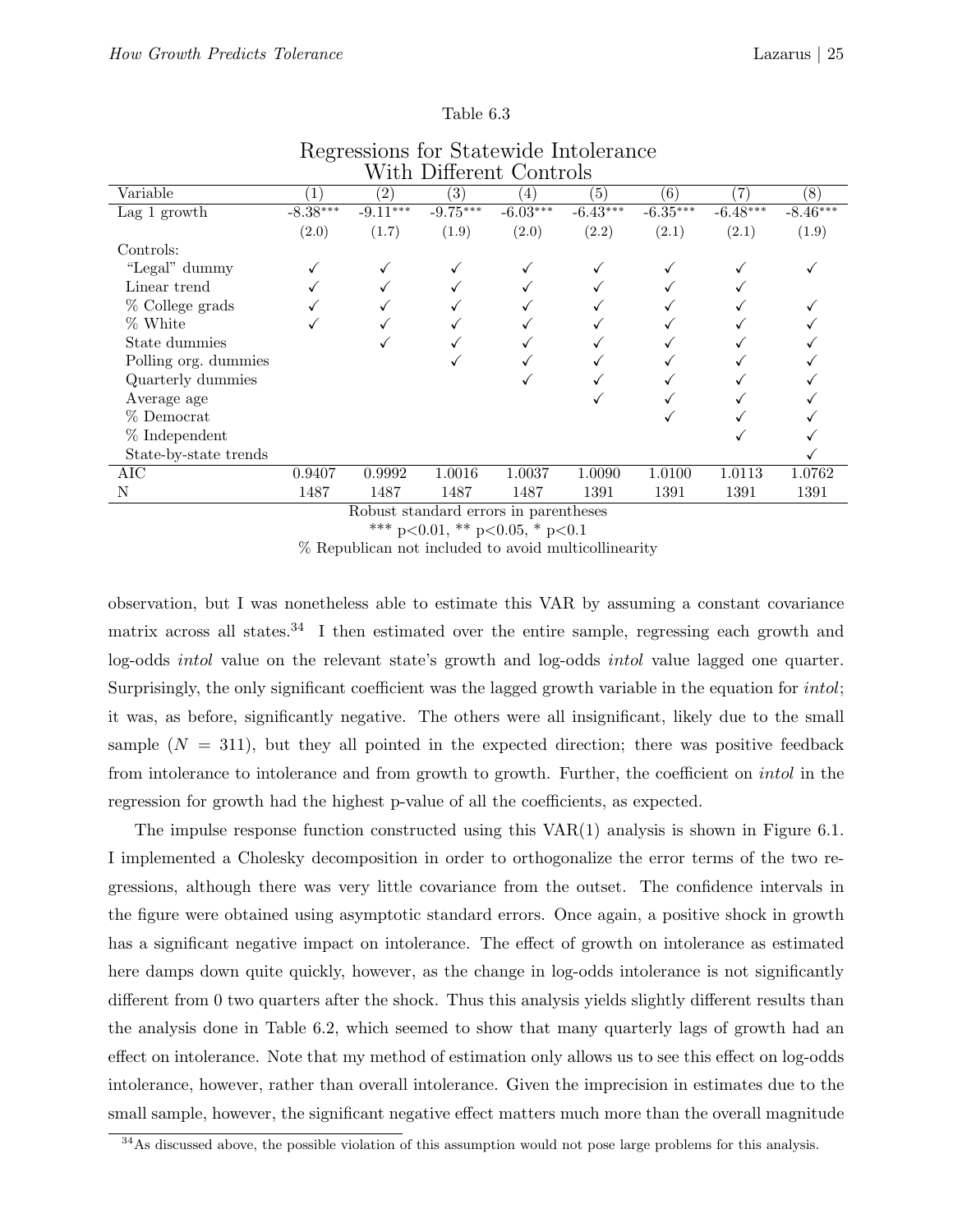of the effect, and so I do not perform the type of analysis done above to find the "true" effect of a change in growth on intolerance here.



Figure 6.1

Thus, we must conclude that there is significant evidence in favor of the main hypothesis advanced by both models presented above: namely, that short-term growth has a significant negative relationship with intolerance, and thus a significant positive relationship with tolerance. It also seems reasonable to conclude that the causality (or at least some causality) runs from growth to tolerance, as there is little reason to believe that short-term changes in intolerance could cause changes in growth. It is possible that this analysis could also capture some long-term effects; perhaps the more intolerant states have lower average growth, for example.<sup>35</sup> But it would be unreasonable to conclude that this is the only dynamic at play, especially given that the only significant coefficient in the VAR analysis was that of growth in the intolerance regression (thus growth Granger-causes intolerance, while intolerance does not Granger-cause growth). Thus, we can reasonably conclude that changes in growth cause changes in tolerance as detailed by both models presented in Section III.

#### ii. The Mechanism for This Relationship

The remaining analysis must attempt to resolve the question posed by the competing models; that is, what is the mechanism by which tolerance increases with growth? As detailed at the end of Section III, I now attempt to answer this question by testing whether measures of social tolerance seemingly unrelated to personal financial considerations increase with growth as well. If so, then

<sup>&</sup>lt;sup>35</sup>There is some literature that suggests that when considering long time horizons, increased tolerance has positive effects on growth; see, for example, Alesina et al. (1999) and Easterly and Levine (1997)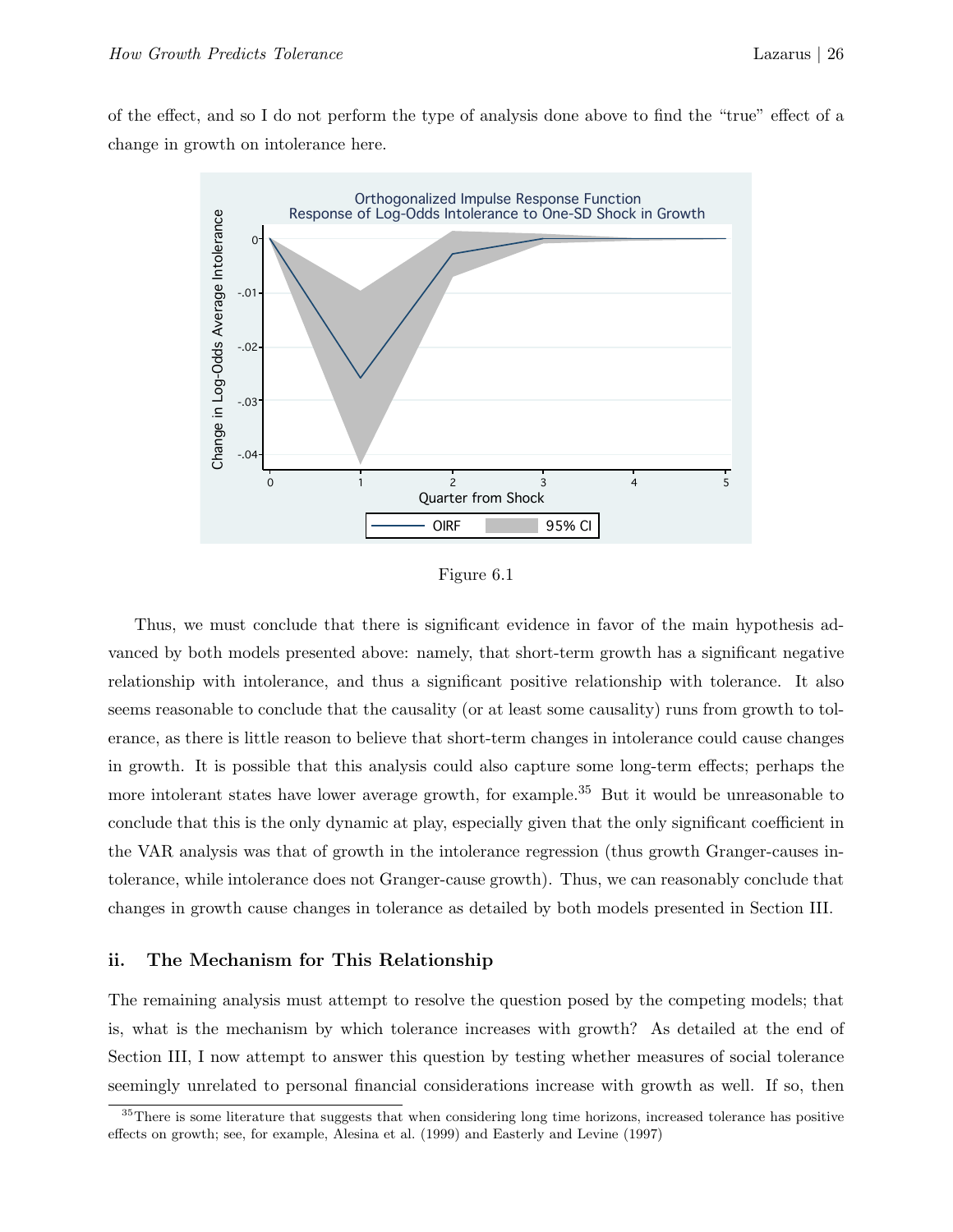we must conclude that Model 2 more accurately describes the nature of the relationship between growth and tolerance, and that there is something motivating this relationship beyond pure financial considerations. Otherwise, we must accept that Model 1 more accurately describes the relationship.

Aside from immigration, the social issue most commonly asked about in my set of polling data is abortion. Views on abortion seem to have no connection to financial considerations,<sup>36</sup> so I used tolerance for abortion in this secondary analysis. Being accepting of other people's abortions might seem somewhat less "tolerance"-related than being accepting of immigrants, but I believe the analogy holds. Tolerance is generally defined as the tendency to be accepting of others' diverse thoughts, opinions, or actions, and both cases involve being accepting of the actions of others; allowing immigrants to live freely in one's country falls under this definition, as does allowing women to make choices freely. But regardless of whether one agrees with this argument, both issues pertain to social liberalism, and so one who objects to this argument (as one may freely choose to do) can simply think of the relationship examined here as one between growth and liberalism, as explained above in Footnote 1.

I move now to the analysis. Given time limitations, I was required to use the same set of polls as used in my immigration analysis. Only 8 of these polls asked questions about abortion, so my sample was restricted to  $N = 399$ . Whereas in my immigration analysis it seemed most intuitive to define an average intolerance variable, in this abortion analysis it seems more intuitive to define an average tolerance variable. Thus we look here for a positive coefficient on growth, rather than negative. This tolerance is defined as the weighted statewide average of people responding to prompts about abortion by saying that abortions should be allowed with no restrictions.<sup>37</sup> I then performed the same distributed lag logistic regressions as above, with tolerance as my dependent variable and lags of growth as my main dependent variables.

The results from these regressions, with one lagged growth variable, are shown in Table 6.4. The results are ambiguous. The optimal model as selected by the AIC is shown in Regression 3, in which the right side contains only one lag of growth and a linear time trend.<sup>38</sup> In this regression, the lagged growth variable has a significantly positive coefficient, indicating a positive relationship between growth and tolerance for abortion. Its magnitude is also much larger than the magnitude of the growth coefficient in the immigration regressions, although it has a much larger standard error. But this model seems lacking from an intuitive standpoint, as it does not control for many other factors that might go into the analysis. Perhaps the AIC analysis was compromised here because of the small sample size, which limits the degrees of freedom for error. Perhaps, though, this analysis is actually accurate; it is hard to make the case for omitted variable bias even in this simple model,

<sup>&</sup>lt;sup>36</sup>This is not, of course, taking into account the views of the small minority of people considering getting abortions.  $37$ Other possible responses to the questions, which were all similar but not identical, were that the current restrictions were adequate, that there should be more restrictions, or that it should never be legal.

<sup>&</sup>lt;sup>38</sup>The AIC increases between Regressions 1 and 2, which appears to show that the growth variable should not be included in the model, but it is in fact the case that the AIC-minimizing model is the one with one lag of growth and linear trend; the model with just linear trend has higher AIC than the model with trend and growth.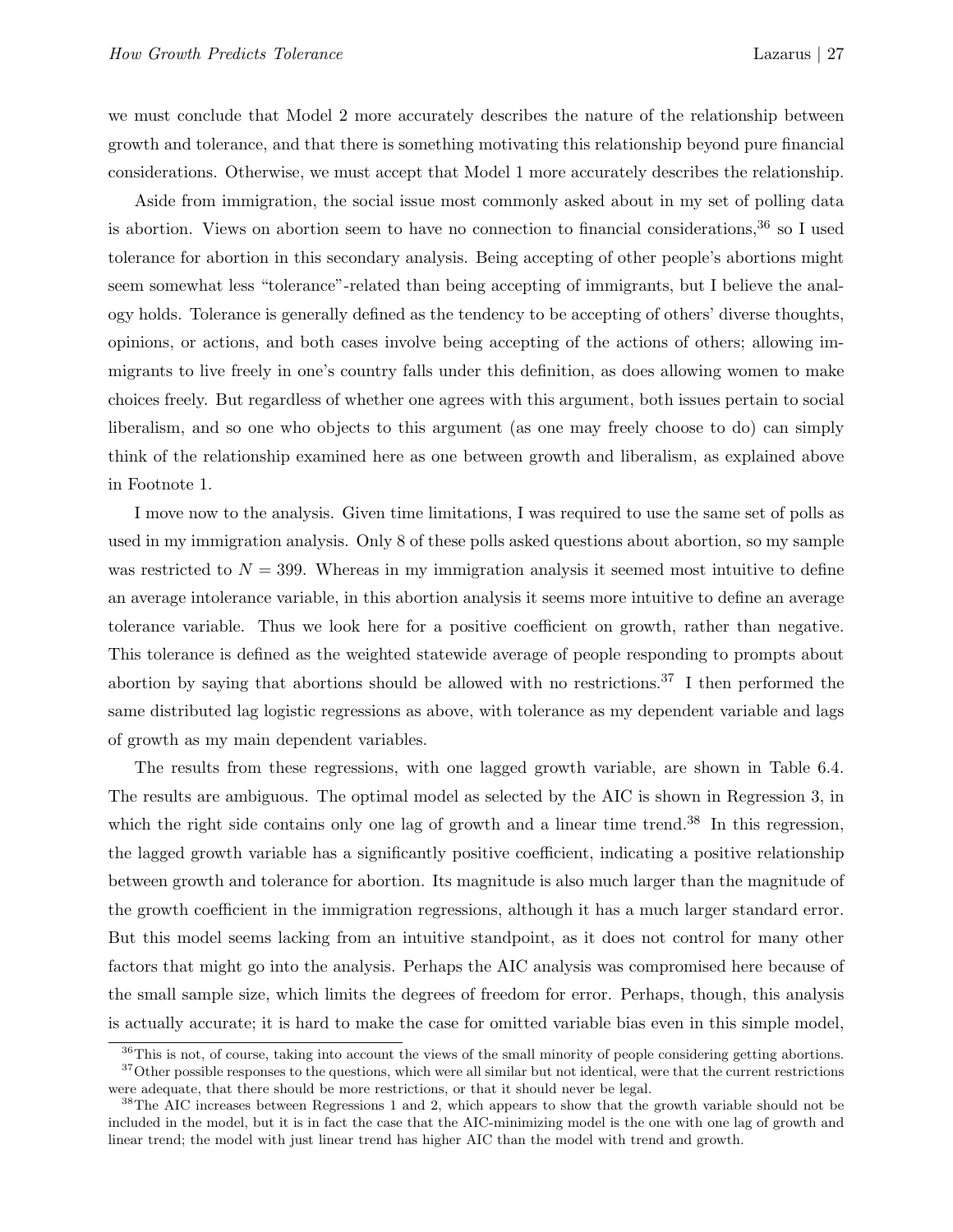since growth should be (and is mostly) uncorrelated with these control variables. So this model could truly be the one that maximizes the tradeoff between goodness of fit and parsimony.

| Regressions for Statewide Tolerance for Abortion |        |                   |                   |             |           |          |          |         |  |
|--------------------------------------------------|--------|-------------------|-------------------|-------------|-----------|----------|----------|---------|--|
| Variable                                         |        | $\left( 2\right)$ | $\left( 3\right)$ | $ 4\rangle$ | (5)       | (6)      | 7        | (8)     |  |
| Lag 1 growth                                     |        | $11.86***$        | $17.56***$        | $11.08***$  | $9.67***$ | $-6.26*$ | $-6.27*$ | $-4.65$ |  |
|                                                  |        | (4.3)             | (4.0)             | (4.7)       | (4.5)     | (3.6)    | (3.6)    | (4.2)   |  |
| Controls:                                        |        |                   |                   |             |           |          |          |         |  |
| Linear trend                                     |        |                   |                   |             |           |          |          |         |  |
| Question wording dummies                         |        |                   |                   |             |           |          |          |         |  |
| % Democrat                                       |        |                   |                   |             |           |          |          |         |  |
| % College grads                                  |        |                   |                   |             |           |          |          |         |  |
| % White                                          |        |                   |                   |             |           |          |          |         |  |
| Average age                                      |        |                   |                   |             |           |          |          |         |  |
| State dummies                                    |        |                   |                   |             |           |          |          |         |  |
| Polling org. dummies                             |        |                   |                   |             |           |          |          |         |  |
| Quarterly dummies                                |        |                   |                   |             |           |          |          |         |  |
| AIC                                              | 0.9152 | 0.9174            | 0.9058            | 0.9205      | 0.9346    | 1.1617   | 1.1617   | 1.1715  |  |
| $N = 399$                                        |        |                   |                   |             |           |          |          |         |  |

#### Table 6.4

Robust standard errors in parentheses

\*\*\* p<0.01, \*\* p<0.05, \* p<0.1

As shown in the table, I then added in control variables regression by regression. I used an admittedly somewhat arbitrary process in deciding the order to add these variables, based on order of importance. It first seemed important to control for question wording; then I added the four most important demographic polling variables as selected by the AIC; then state dummies, to account for other overall state-by-state differences; then polling organization dummies, and then quarterly dummies. The only controls that had any effect were the state dummies, which had such a large effect that the growth variable turned negative (but statistically indistinguishable from 0 at the 5% level). Perhaps this indicates that the true predictors of tolerance for abortion are the state-level demographic variations. There is, however, an alternative interpretation. Given that the sample consisted of only 8 polls, there were inevitably states that exhibited higher than average growth throughout the sample period. This means that the state dummies could have picked up these growth effects, which would have diminished the coefficient on the actual growth variable, as was observed. And, in fact, when  $growth * state dummy$  interaction terms were included in the model, 48 of 51 these interaction terms' coefficients were positive at the 5% level, while none of the state dummies' coefficients remained significant. The growth coefficient did, however, become significantly negative, and Wald tests considering whether  $\beta_{growth} + \beta_{state*growth} = 0$  (for each state) only yielded 7 significantly positive combinations at the 5% level, likely due to the large standard errors from the small sample size. So the interaction variable analysis indicates that the state dummies were, in fact, picking up the state-by-state variations in growth across the sample, but the interpretation is still somewhat ambiguous given the results of the Wald tests. Finally, all of the results detailed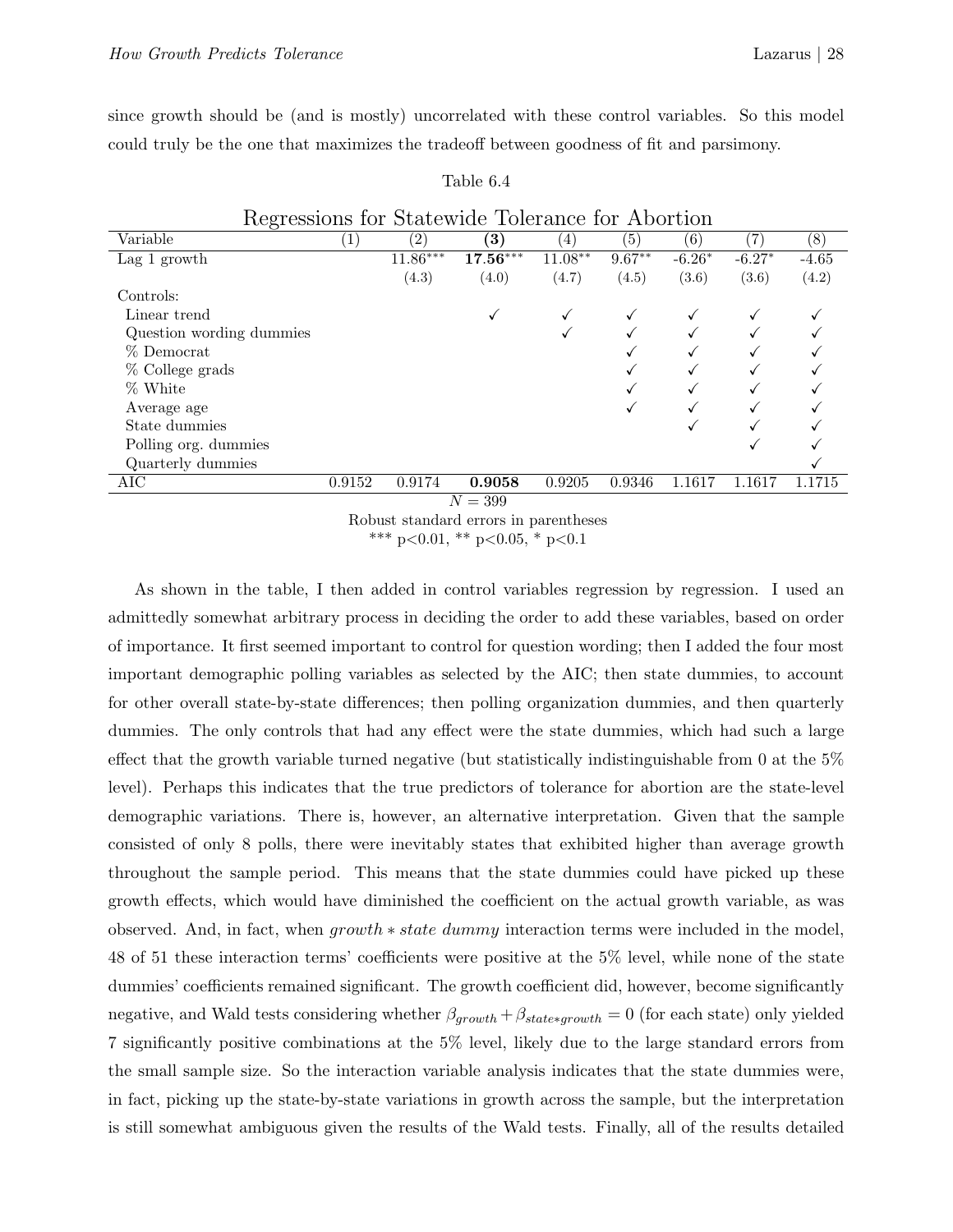in the table stay consistent when higher-order lags are added to the regression, as the coefficients on these lags are always either insignificant or point in the same direction as the coefficient on lag 1 growth in the table here.

Thus, although we must remain somewhat skeptical of these results given the small sample size and the ambiguity of the results, it does appear that tolerance for abortion increases with growth. As such, it is clear that we cannot reject that tolerance for immigration increases with growth via the mechanism proposed in Model 2, as it seems that there are non-financial considerations at work in this relationship. But the lack of a truly definitive conclusion to the abortion analysis indicates that perhaps the mechanisms proposed by Model 1 and Model 2 both contribute to the relationship between growth and tolerance for immigration, and that this relationship includes both financial and non-financial considerations. Further study is needed to answer this question more fully.

## VII. Conclusion

It seems quite apparent at this point that, as hypothesized, short-term fluctuations in economic growth have a significant positive relationship with tolerance for immigration. Section III presented two possible models explaining this relationship, while the statistical analysis in Section VI validated this relationship using logistic regressions on self-proclaimed intolerance. The mechanism underlying this relationship, for which alternative possible models were provided in Section III, is less clear. This lack of a definitive conclusion indicates that the mechanism is perhaps a function of both personal financial considerations and psychological changes caused by changes in the state of the economy.

The conclusion that growth significantly predicts tolerance for immigration, and that it predicts this tolerance better than any other single factor used in this analysis, has significant implications for news coverage and policymaking, as discussed in the Introduction. Short-term changes in social views, at least on the subject of immigration, should perhaps be treated more as a function of the state of the economy than as exogenous and permanent changes in society's overall ideology. As such, it seems reasonable to conclude that news coverage and policymaking should not focus so extensively on current and transitory trends in social opinion, but rather on long-term trends.

Further research is required both to examine the mechanism by which the relationship here occurs, and to examine the explanations underlying both permanent social views and their longterm trends. Given the analysis in this paper, however, we now understand somewhat better the reasons for the phenomenon of short-term changes in social views. And as is so often is the case, this phenomenon is, to a significant extent, reducible to the fundamentals of the economy.